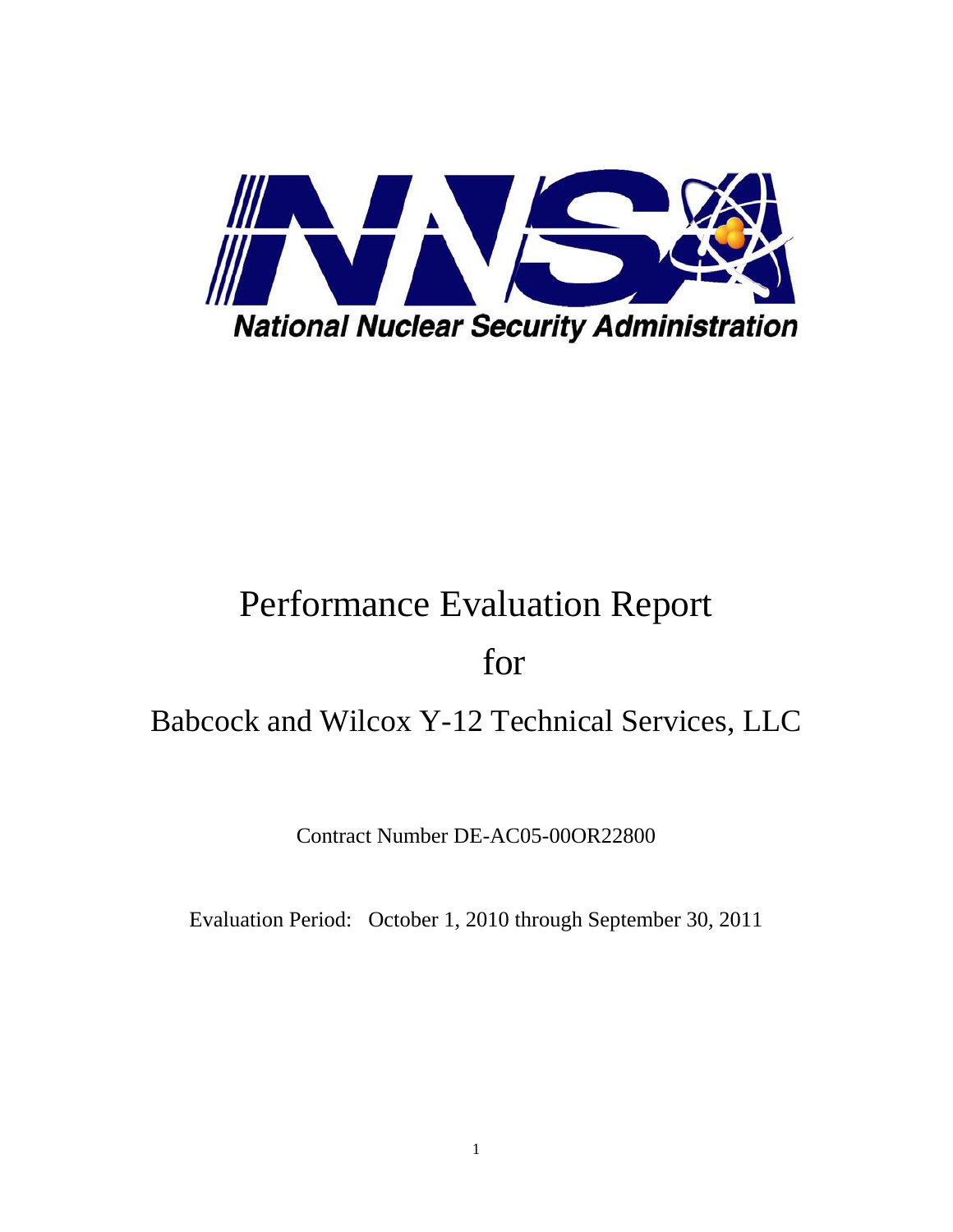The purpose of this Performance Evaluation Report is to provide a final report of the National Nuclear Security Administration (NNSA) evaluation of Babcock and Wilcox Y-12. Technical Services, LLC (B&W Y-12) performance for the period October 1, 2010, through September 30, 2011. This evaluation uses the guidance, criteria, measures, and process established in the Performance Evaluation Plan (PEP) approved at the beginning of this performance period. At Y-12, the fee pool was divided into three components: Base and Stretch Award Fee Incentives (AFIs), Base and Stretch Performance-Based Incentives (PBIs), and Multi-Site Incentives.

The Award Fee Incentives contain three major performance objectives: Program, Operations, and Institutional Management and Business. The Y-12 Site Office (YSO) met monthly with B&W Y-12 to provide feedback and progress in satisfying the detailed elements contained in the Award Fee Incentives outlined in the PEP. The first section of this report summarizes NNSA's evaluations for each Performance Objective (e.g., Program) and the topical areas (e.g. Directed Stockpile Work/Campaigns/Plant Directed Research and Development) contained within each Performance Objective. An evaluation of the stretch objectives is also provided. Additional details supporting this report are contained in monthly performance evaluation reports provided to B&W Y-12.

The second section of this report presents the results of the PBI evaluation, both base and stretch. The PBI portion of the fee process is similar to past years and consists of negotiated specific incentives assigned to high priority activities where fee is earned based on quantitative/objective performance results such as product deliverables, schedule, and cost.

Finally, this report communicates information obtained from documented performance evaluations. This report is not intended to repeat assessment evaluations or create new information.

## **I. Program**

The functional areas under the Program area include Directed Stockpile Work (DSW)/Campaigns/Plant Directed Research and Development (PDRD), Readiness in Technical Basis and Facilities (RTBF)/Facilities Infrastructure and Recapitalization Program (FIRP), Nuclear Non-Proliferation (NN) and Naval Reactors, and Project Management. These functional areas include the mission and project work that Y-12 is tasked to accomplish throughout the year.

Overall, B&W Y-12's performance in the Program area was "Excellent" in fiscal year (FY) 2011. The DSW Program W76-1 production exceeded baseline requirements by 5% with improved acceptance rates and a 15% reduction in unit cost. Compared with FY 2010, 400% more surveillance work was accomplished in FY 2011 utilizing about \$4M in efficiencies. Dismantlements exceeded baseline requirements with the LDU on the W70 system and the initiation of work on the B53 and B83 large systems. DSW completed 100% of the Level 2 milestones. One hundred percent of RTBF Level 2 milestones were completed. Strong emphasis was placed on facility risk reduction activities. De-inventoried 9998 and 9215 in support of Area 5 de-inventory and removed all strategic reserve assemblies from 9402-2E VTR 6 to HEUMF. Significant progress was made in transitioning non-MAA storage into 9720-5 which will result in significant cost savings. Restart of the Carbon Burners allowed initiation of slag and liner processing which was not a capability that had existed for some time. The multi year effort of completing the Site Treatment Plan milestones was completed ahead of schedule in FY-2011. The Alarm Response Training (ART) program at Y-12 (for domestic Radiological Facilities, Research and Test Reactors) continued to received very high praise from the HQ program managers and participants. The Y-12 ART program trained 695 individual from 20 different states and is an excellent example of continuous improvement. The Nuclear Detection and Sensor Testing Center at Y-12 was established, which is expected to contribute significantly to improving national defense by assisting in the testing of the latest radiation detection technologies aimed at securing national borders. Removed over 7 MT excess HEU from Y-12 and shipped to NNSA down-blending contractors, Naval Reactors fuel fabricators, and disposal of legacy and low equity HEU materials. Over 1.5 MT enriched uranium and other nuclear materials was supplied to domestic and foreign research reactors resulting in more than \$18M in revenue returned to the U.S. Treasury.

## **Directed Stockpile Work/Campaigns**

The overall rating for DSW/Campaigns/PDRD is "Excellent."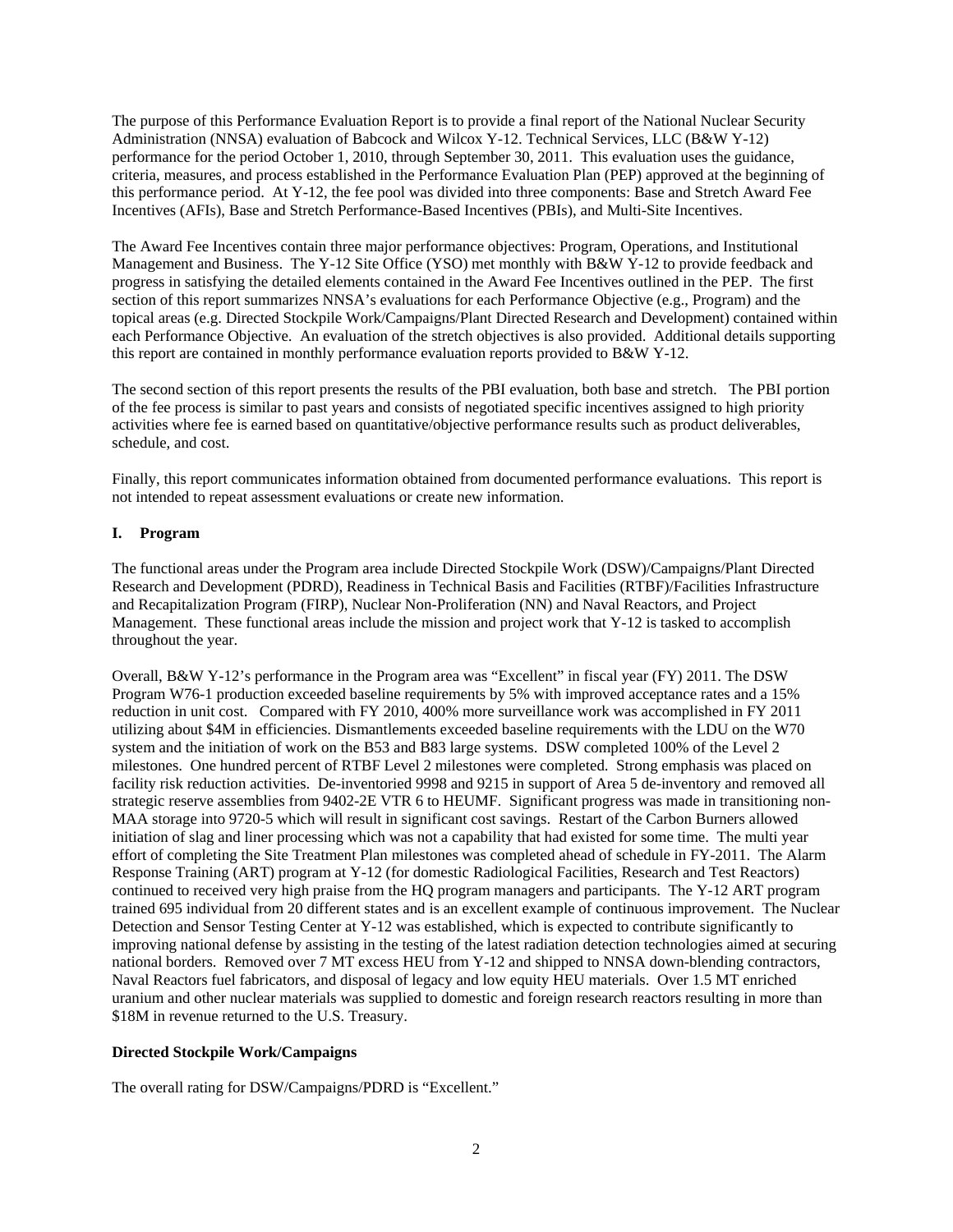Of the 40 Level 2 milestones in this functional area, 35 milestones (87.5%) were completed as planned (Blue). Four milestones (10%) were cancelled. One milestone (2.5%), the Production Microwave project, was not completed as planned (Red) due to technical issues with the equipment. Technical issues developed with the Non-Destructive Laser Gas Sampling (NDLGS) and Oven Consolidation projects. However, by the end of FY 2011, NDLGS was on-plan with a revised baseline and the Oven Consolidation project had completed a Test and Evaluation activity that had identified the performance issues. There were many significant DSW accomplishments in FY 2011 including: (a) W76-1 production was 105% of the baseline which was made possible by about \$2.5M in efficiencies, improved acceptance rates, and a 15% reduction in unit cost; (b) compared to FY 2010, 400% more Stockpile Systems work was accomplished in FY 2011 through the use of about \$4M in efficiencies; (c) the Weapons Dismantlement and Disposition (WDD) program exceeded the baseline dismantlements through the utilization of about \$2M in efficiencies, completed the Last Dismantled Unit on the W70, and initiated work on two large systems; and (d) Stockpile Services was sufficiently robust to enable the timely completion of all DSW deliverables. The Production Microwave did not meet the Level II milestone of completing readiness by the end of the FY (PBI). This year, for the first time at Y-12, purified uranium metal has been produced using an operational Electrorefining (ER) cell. Numerous runs have now been made with this cell and a next generation ER cell has been procured and is in the process of being installed. Significant progress was made in advancing this very promising technology.

#### **Readiness in Technical Base and Facilities/Facilities and Infrastructure Recapitalization Program (RTBF/FIRP)/Secure Transportation Asset**

The overall rating for RTBF/FIRP/STA is "Excellent."

All level 2 and level 3 milestones are rated Blue. Infrastructure Programs has been very proactive in FY2011 accomplishing work above the baseline and working solutions to critical issues. The only area where expectations were not met was in purified metal production; however, a significant effort was put in place to identify and implement corrective actions that will address the issues that have resulted in the goals not being met. Significant progress was made in consolidating non-MAA storage into the 9720-5 warehouse. In the balance of the program very important and critical mission requirements were supported. Examples were supporting the very critical mission of metal consolidation which supports the dismantlement mission; also, the expense funded Facility Risk Reduction activities exceeded the 9212 base plan by completing the 9212 FRR recommended actions. The restart of the carbon burners restored the capability to process slag and liner for which the capability had not existed for several years. The multi-year effort to comply with the Site Treatment Plan was completed in FY-2011. The subprograms have also completed a number of infrastructure improvements that are transformational and helping to bridge to the future (i.e., Bear Creek Road relocation, and activities and projects that were required to prepare for the H-Road project). B&W executed maintenance to the STA Task Agreements as expected this year although there were two procedure compliance problems related to performance of routine vehicle inspections and repairs in April and May. There was also an event that caused damage to an OST asset when it was placed on a charging station at a location on the Y-12 site (different than the Vehicle Maintenance Facility (VMF) and the station failed. These events resulted in OST incurring additional costs either directly or peripherally related to work under the Task Agreements.

#### **Nuclear Nonproliferation and Reactors**

The overall rating for Nuclear Nonproliferation (NN)/Naval Reactors (NR) is "Very Good."

The CAS metrics for NN/NR adequately document the overall health of the programs and provide a mechanism to quickly determine areas that require additional attention. HEU disposition projects were executed to meet customer schedules including: supply for Naval Reactors, NNSA down-blending contracts, low equity HEU disposal, removal of legacy HEU items, and LEU supplied for research and isotope production reactors. Global Threat Reduction Initiative (GTRI) Projects to remove HEU from foreign countries were executed in accordance with schedules and planning for additional projects remains on track. The Alarm Response Training (ART) program at Y-12 has received very high praise form the HQ program managers and continues to receive very positive feed back from participants. The ART program is an excellent example of continuous improvement. Program managers from the Office of International Material Protection and Cooperation have been generally complementary of Y-12 support to their program . Subject Matter Expert (SME) support of IMPC projects and workshops has been very good, as have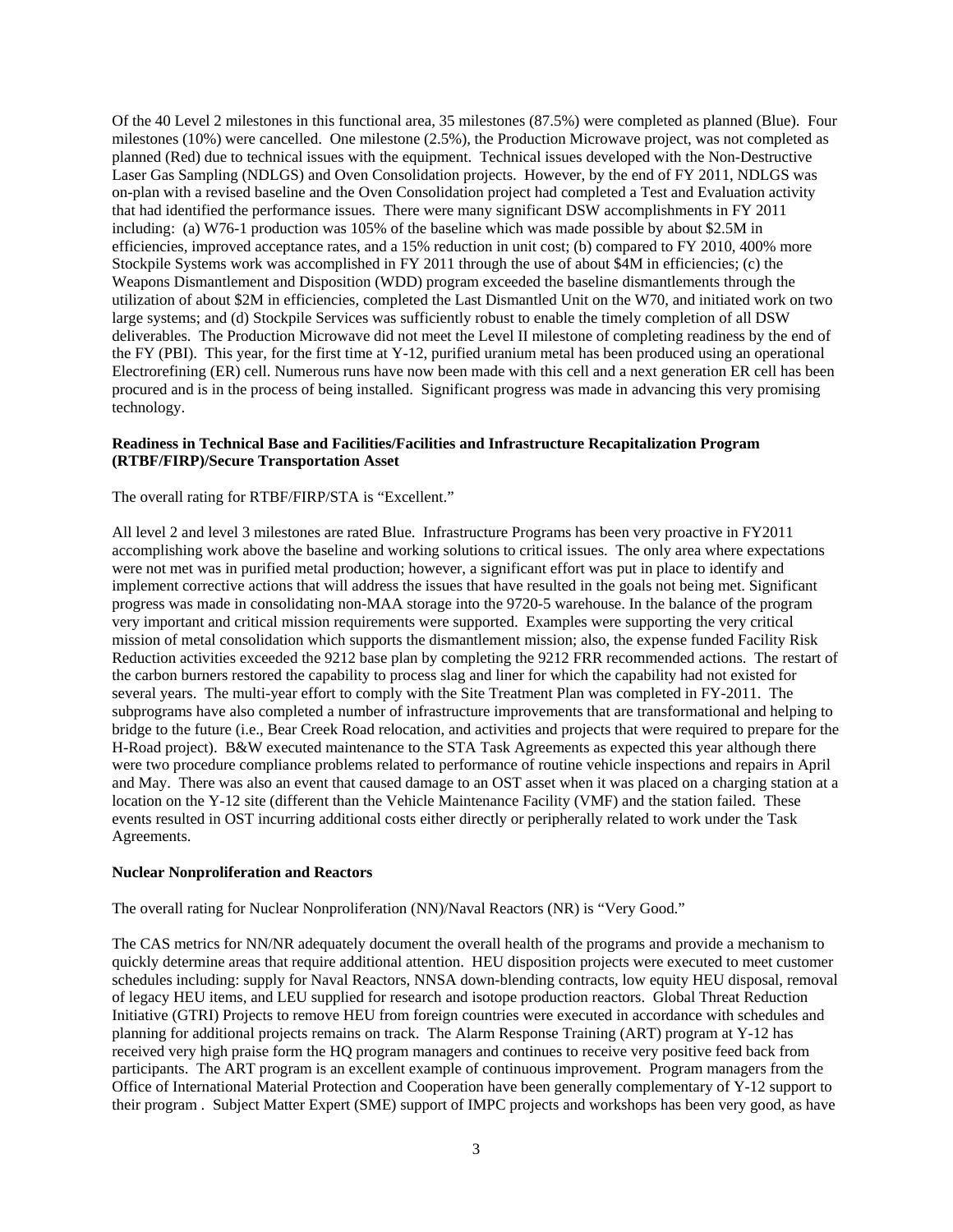Y-12 tours for IMPC domestic and high-level international audiences. However, project management and cost accounting issues for the conduct of the performance testing and other workshops took a significant amount of time and IMPC program effort to resolve. Additionally, IMPC project level issues of tracking and reporting of commitments to STARS financial database and timeliness of contract placements need to be continuously improved in coordination with IMPC program management. " Y-12 established the Nuclear Detection and Sensor Testing Center which is expected to contribute significantly to improving national defense by assisting in the testing of the latest radiation detection technologies aimed at securing national borders. B&W Y-12 demonstrated a prompt and effective response on several occasions to arranged briefings and tours for HQ and State Department visitors. There continues to be very good synergy between the Nuclear Nonproliferation and Work for Others programs. A series of significant issues related to the manufacturing of LEU-Mo foils occurred throughout the FY. After missing important U-Mo foil delivery milestones, Y-12 management has now taken strong measures to investigate and address the manufacturing problems associated with casting flaws and foil failures. Overall, management and progress of the NN and Reactors programs at Y-12 is very positive.

#### **Project Management**

The overall rating for Project Management is "Very Good."

Performance on the PWSU and SPLE projects exceeded expectations. NFRR performance meets expectations. SIP exceeded [is both words of 'met and exceeded' needed?]performance overcoming challenging issues and gained back schedule and is proceeding toward completing on time and within cost. Performances on smaller projects generally meet expectations. BEC schedule performance did not meet expectations. The PMW project did not meet schedule and cost objectives. Project deliverables were completed for the most part on time and were acceptable. The UPF Project met or exceeded most deliverables and made significant and planned progress on advancing design for the period, completed an aggressive collaboration effort with the Los Alamos CMRR Project attaining potential for future cost savings for both projects, and issued Process and Instrumentation Drawings. The UPF Project completed a PSDR not meeting all expectations but has a clear and agreed to path toward an acceptable solution in the near term. The UPF CD-2/3A package remains an issue with resolution of technical and procurement issues that must be addressed to alleviate risk and proceed into this first phase of construction. Projects exceeded goals and objectives established for health and safety for all projects within design and construction. Projects also significantly improved reporting, reporting format, and is working to improve distribution and information flow even further by utilizing electronic means reducing the massive cost and time for handling this large volume of paper. Projects also provided consistent and timely support of a variety of external and internal reviews, assessments and briefings. Support was also provided for the Defense Nuclear Facilities Safety Board, the Government Accounting Office, the Office of Enforcement and Compliance Monitoring, congressional staffers, NNSA Headquarters, the Office of Cost Analysis, and the U.S. Department of Defense.

#### **II. Operations**

"Operations" includes the areas of Operations; Engineering, Safety and Environment; and Safeguards and Security.

All areas in Operations were rated either Good, Very Good, or Excellent, resulting in an overall rating of Very Good. Within Facility and Site Management, B&W has maintained a facility availability level above 97% and achieved higher PrYde program ratings. All facility Operations Plans were completed for the production facilities this year and the effort is being expanded in FY 2012. Maintenance Effectiveness efforts in support of Federal facility energy mandates and Executive Order implementation have been excellent although program funding presents some difficult challenges for the future. In the last month of the fiscal year a positive trend was noted in Work Planning and Execution, as contractor actions to improve performance began to affect work performance. In response to performance declines during the first eight months of the year, an Operational PAUSE was conducted and resulted in three positive events which work was either stopped or equipment saved due to the extra attention paid to the work area. In training and qualification, B&W maintained management attention on both the programmatic and implementation elements which resulted in a reduction to an overall plant average to date of 0.70 % in training deficits, which is well below the site-wide target level of 2.5%. Within Engineering, Safety, and Environment, engineering performance for FY 2011 overall met expectations, but has not provided the extra margin of support needed to advance the Y-12 site productivity beyond meeting minimum FY 2011 production goals. Solid and continued progress in achieving the Nuclear Criticality Safety (NCS) Program Improvement Plan is noteworthy.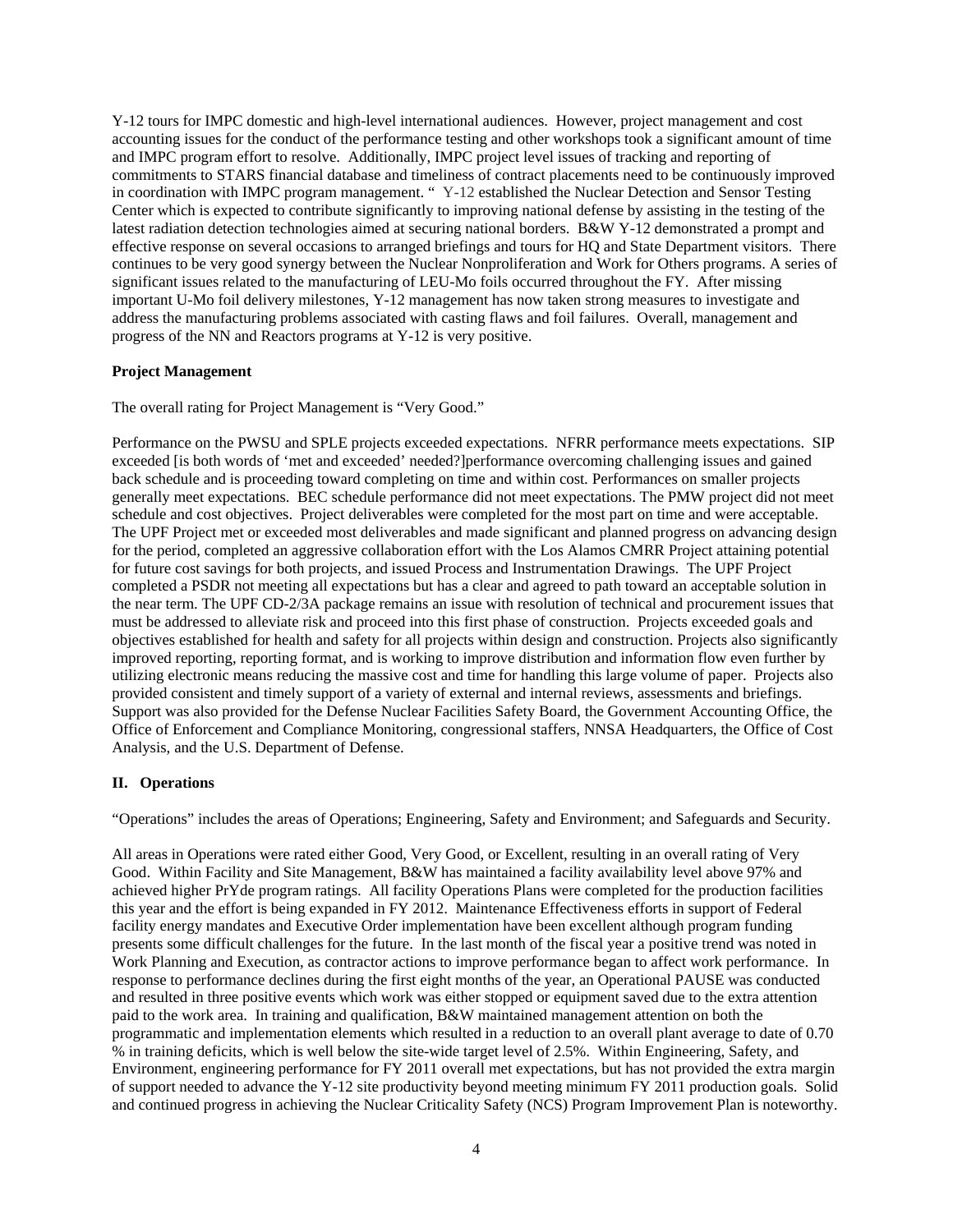B&W Y-12 Emergency Services has many notable accomplishments this FY including the release of a new version of the Emergency Management Information System (EMInS). The B&W Y-12 RADCON program continues to be well implemented, in accordance with requirements. In Health and Safety, no significant deficiencies occurred which negatively impacted Y-12 operations or prevented the accomplishment of mission milestones. However, motor vehicle accidents continue to occur at an unacceptable rate although the severity of the MVAs has been low. The B&W Y-12 Environmental and Waste Management programs were, in general, implemented in accordance with requirements, with a focus on completing actions for long standing waste storage issues. Quality Assurance accomplishments included significant progress toward full implementation of NQA-1-2008 and NQA-1a-2009 and issuance of the consolidated Procurement Quality Manual. Within Safeguards and Security, YSO saw overall strong performance in key programmatic assessments such as security plans, deviations, self-assessments, lessons learned, and configuration management. B&W demonstrated strong leadership with NAP implementation and in the harmonization effort, which impacts the entire Nuclear Security Enterprise. However, a key significance this year was the recurring lock and key issues. Throughout FY 2011, the B&W Physical Security Program continued to demonstrate an overall strong level of performance in all sub-topical areas. Regarding Information Protection, the primary emphasis this FY was on implementation of the new NNSA NAP 70.4, *Information Security.* B&W did an outstanding job in planning for and executing a top to bottom review of the program and any impacts based on the new NAP. Additionally, of key significance, B&W obtained approval for the Risk Management Framework/Cyber Plan Hiatus document which represents the most significant change to cyber security in a decade. In addition, B&W reduced the number of Federal Information Security Management Act cyber systems from 86 to 47, a 45% change. Overall the Personnel Security program meets all DOE/NNSA requirements, is well managed, and continues to be pro-actively seeking opportunities to improve. NMC&A demonstrated high performance and a strong Contractor Assurance System (CAS), including performance testing, Comprehensive Analysis of Safeguards Strategies (COMPASS), management assessments, and surveillances. The NMC&A program continues to be recognized as a leader in the DOE Complex.

#### **Facility and Site Management**

The overall rating for the Facility and Site Management functional area is "Excellent."

B&W has maintained a facility availability level above 97% and achieved higher PrYde program ratings. Maintenance backlog has been reduced and preparation of facilities for seasonal impacts was improved to the point that the production facilities only had three freeze related events while Balance of Plant facilities had none. All facility Operations Plans were completed for the production facilities this year and the effort is being expanded in FY-2012. Significant effort was also expended to develop facility electrical drawings, reliability and sustainment planning and improve remote monitoring capabilities for the production facilities.

#### **Maintenance Effectiveness**

The overall rating for Maintenance Effectiveness is "Very Good."

Facilities, Infrastructure, and Service (FI&S) matured as an organization, is making improvements in facility management and has successfully made it through the winter months with minimal impact to the site. FI&S has also dealt with some difficult problems related to the new steam plant boilers and feed pumps. Efforts in support of Federal facility energy mandates and Executive Order implementation have been excellent although program funding presents some difficult challenges for the future. Progress still needs to be made in better integrating actual project funding with energy savings and sustainment initiatives although there has been a great deal of improvement. Facility sustainment planning is on track and lays out a clear vision for a path forward in support of long term site planning. There has been improvement in addressing Conduct of Operations within Utilities.

#### **Work Planning and Execution**

The overall rating for Work Planning and Execution (WP&E) is "Good."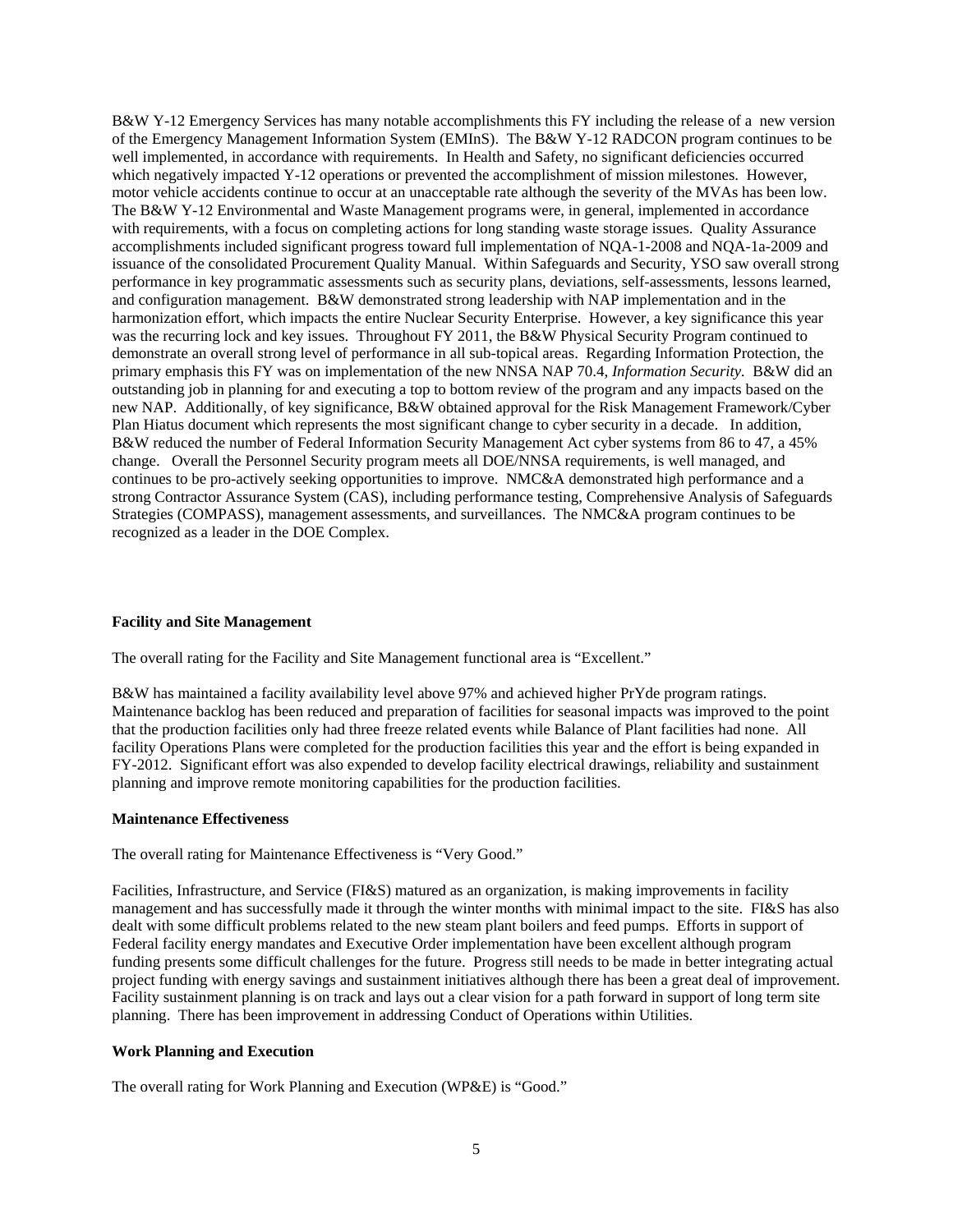Work Planning and Execution (WP&E) is rated Good for the year. At the beginning of the period, performance was in the lower portion of the Very Good range. Accumulated performance began a slow decline in the first quarter of FY 2011 and changed categories from Very Good to Good in June. In the last month of the fiscal year a positive trend was noted as contractor actions to improve performance began to affect work performance.

In response to performance declines during the first eight months of the year, the Vice Presidents of Production and FI&S conducted an Operational PAUSE for more than 1,100 workers, supervisors, and managers within the two organizations. The PAUSE briefing stressed the goals and renewed focus on safety and proper ConOps adherence. The briefing reviewed past safety events that occurred within the organizations and ConOps events that could have been prevented. This PAUSE resulted in three positive events (microwave review, 9204-2 tunnel work, and 9215 roof leak) in which work was either stopped or equipment saved due to the extra attention paid to the work area.

The cumulative number of technical safety requirement (TSR) violations was tracked and trended against a defined control, a statistically based limit derived from a history of the data. For the end of this fiscal year, that limit was between five and ten; there were four TSR violations, below the limit. However, the number of TSR violations for FY 2011 exceeded the number for FY 2010 by two violations.

Production led the preparation and issuance of a multi-division ConOps Improvement Plan in September 2011 that is aimed at abating declining performance that occurred during FY 2011. This plan outlines improvements to areas such as procedure writing, internal oversight, training, organizational realignments, benchmarking, standardization of placekeeping, and improved communication.

## **Training and Qualification**

The overall rating for the Training and Qualification Program is "Excellent."

B&W maintained management attention on both the programmatic and implementation elements which resulted in a reduction to an overall plant average to date of 0.70 % in training deficits, which is well below the site-wide target level of 2.5%; a more rigorous self-assessment program; and overall performance improvement.

B&W Training, Management, & Delivery (TMD) Organization, Production Training and the Support Organization Training Managers/Analysts have repeatedly performed effective self-assessments and performance-based surveillances to identify issues and areas for improvement on or ahead of schedule. A consistent set of criteria was used in each assessment/surveillance with some issues appropriately identified and several resolved. B&W has made good progress in implementing training efficiencies in several areas.

In summary, B&W has a stable Training & Qualification program with highly organized and thorough selfassessment elements built in to identify implementation issues. There have been no significant training-related programmatic deficiencies that would have an impact on the safety, security, or operation of any Y-12 facility, personnel, or the environment. The overall performance in the programmatic and implementation elements has improved over the last three years as demonstrated by the fact that the B&W Training & Qualification program has maintained the program at a level that exceeds YSO expectations (Dark Blue) for an extended period. In addition, for the third and fourth quarters of FY 2011, YSO granted abeyance on the program rating due to consistent high performance. The combination of well-managed programmatic elements and consistent implementation of the program is the level of performance needed to maintain a dark blue rating. Based on YSO observations and evaluations this fiscal year, sustained excellent performance was demonstrated to warrant maintaining the dark blue rating.

#### **Engineering and Nuclear Safety**

The overall rating for Engineering and Nuclear Safety is "Very Good."

Engineering performance for FY 2011 overall met expectations, but has not provided the extra margin of support needed to advance the Y-12 site productivity beyond meeting minimum FY 2011 production goals. Solid and continued progress in achieving the Nuclear Criticality Safety (NCS) Program Improvement Plan is noteworthy, including the upgrade of nine Criticality Safety Evaluations that met award fee and stretch award fee goals.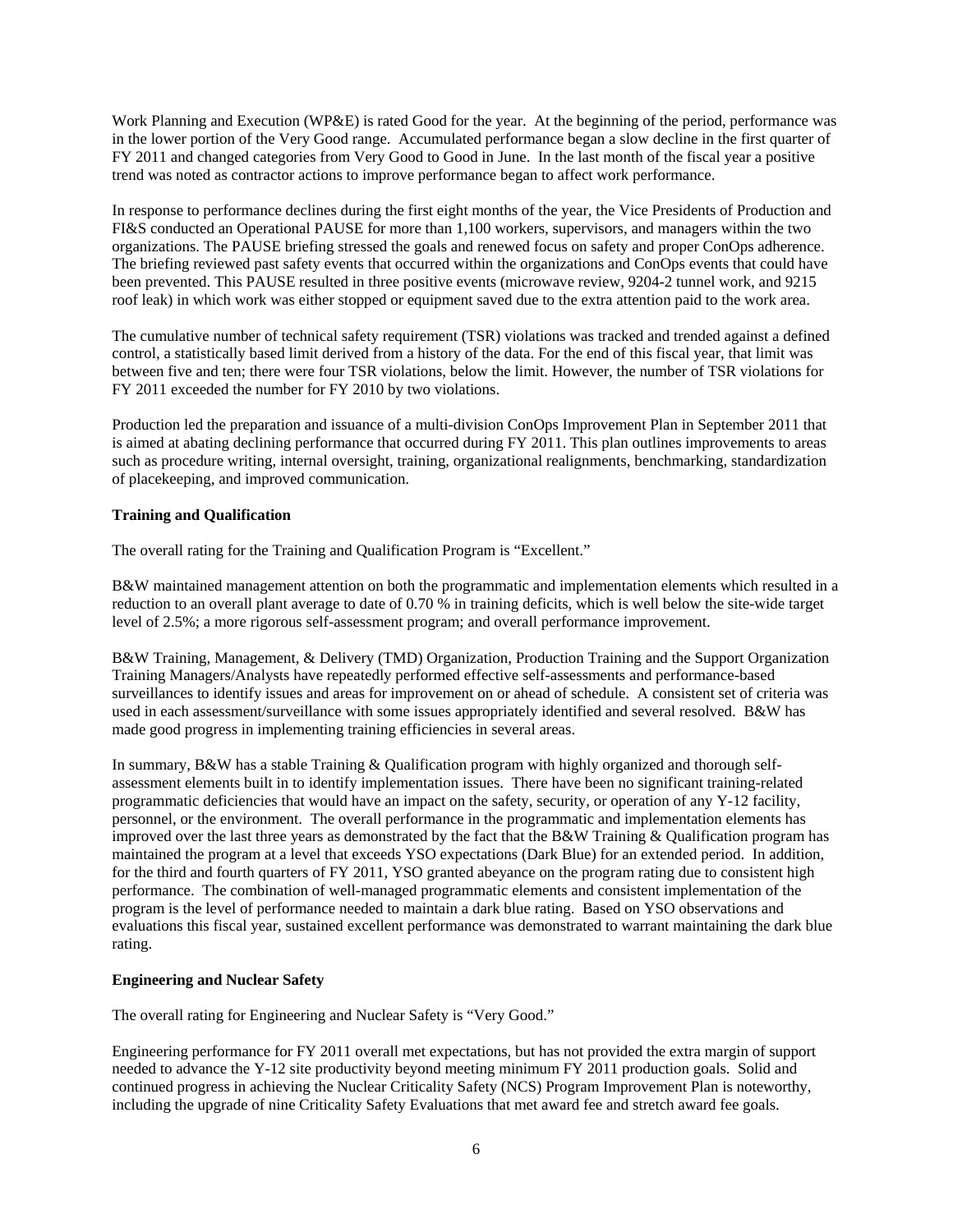However, several significant fissile material work control issues occurred during the year and continued focus on addressing these work control issues must be maintained and yield positive results. Noteworthy NCS engineering items beyond continued program management progress are the NCS Evaluation Upgrade Plan, which demonstrates a solid contractor commitment to improving the NCS evaluations, and the self assessment of other NCS process analyses of the issues surrounding the reduction pickling potential inadequacy of safety analysis (PISA) concerns. In the Safety Basis area, B&W Y-12 continued to manage and implement the safety basis program that meets requirements and supports Y-12 operations. However B&W Y-12 is continuing to suffer from quality of safety basis submittals that require revisions or Design Change Notices (DCNs) to incorporate changes prior to implementation resulting in delayed implementation. B&W Y-12 has instituted corrective actions to address the quality concerns, which will be evaluated in FY 2012 to assess effectiveness.

#### **Emergency Services**

The overall rating for Emergency Services is "Excellent."

Performance measures, metrics and assessments continue to show that the Emergency Services Program is well implemented in accordance with requirements and continuing to improve performance. B&W Y-12 Emergency Services has many notable accomplishments this FY. Emergency Services released a new version of the Emergency Management Information System (EMInS). The upgrades to EMInS, which included a better user interface for tag in/tag out for the Emergency Response Organization (ERO) Cadre, will eliminate the manual process that has been used in the past. This will provide a more reliable, less time consuming, notification process for the program and ERO Cadre members. A contract was issued for a new Y-12 notification system. The new notification system will be a hosted notification system and will improve the capability and efficiency of ERO notifications. The new system will allow the simultaneous notification of ERO members on multiple devices. This will provide a more reliable response to initiation of the ERO and allow members to carry less mobile devices and still be able to maintain communication if an emergency event occurs.

An operating plan was developed by B&W Y-12 Emergency Services that will provide the basis for making the program stronger by documenting areas of weaknesses and using a risk based approach to determine the priority of work based on consequence to provide the most benefit to the overall program and therefore reduces the risk in emergency management. The reduction in total fire patrols per month for unplanned impairments has gone from 57 in January 2010 to 10 in September 2011. The reduction in fire patrols has allowed for more effective use of fire department personnel and the new software tool will further develop a more efficient organization for completed inspections, testing and maintenance. A project was completed that replaced the outdated, and at times unreliable, fire alarm system to a new forward compatible system that has contributed to the reduction in fire patrols and provided a more reliable and robust alarm system. Emergency Services has begun incorporation of the Facilities Management Enterprise System (FMES) and it has been programmed for a fire systems/Fire Protection Organization (FPO) module that will manage an electronic plan of the day (POD). Data loading and initial testing has been completed with the system deployment to begin in early FY 2012. Other scheduling tools and equipment status reporting will deploy early in FY 2012 as well. This system, currently in use by production facilities, will further enhance cooperative work schedules between the organizations.

#### **Radiation Protection**

The overall rating for Radiation Protection is "Excellent."

The B&W Y-12 RADCON program continues to be well implemented, in accordance with requirements. Notable achievements included continued excellent performance and DOELAP accreditation for the Internal and External Dosimetry programs, initiatives to test the next generation of personnel contamination monitors, RADCON initiated productivity improvements which will result in ~\$0.5M in cost savings, support to the JORRB, improvements in the whole body counter software, and support to other initiatives such as RAP and site non-proliferation training organizations. Areas of continued concern include ensuring adherence to radiological controls by working with facility organizations to ensure that the proper controls are in place (and practiced) to minimize personnel contaminations, ensuring personnel contamination controls monitoring, ensuring adherence to RWP requirements, failure to act on Department of Transportation (DOT) limits when releasing materials, and ensuring that that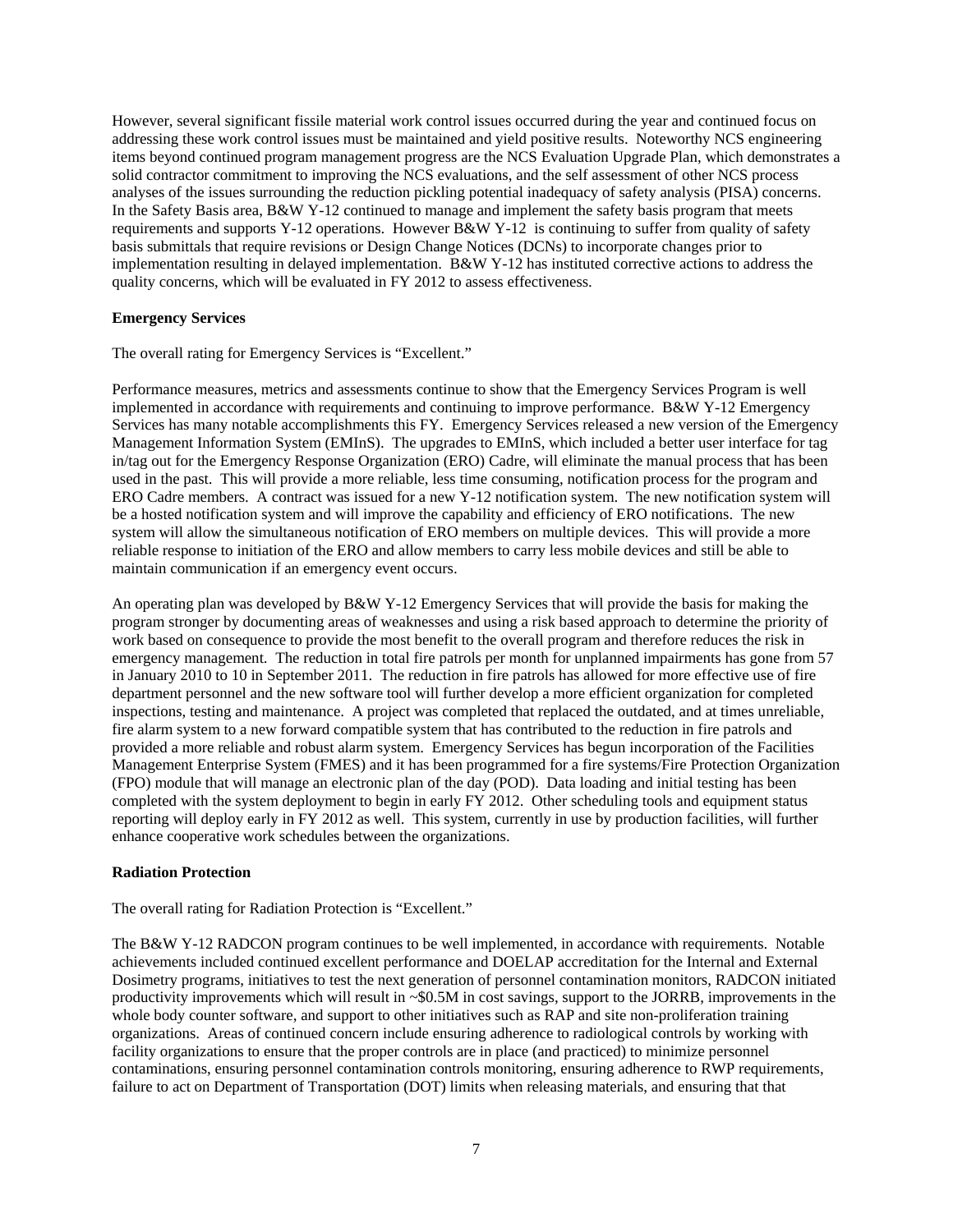personnel on radiological restriction are prevented from entering radiological areas until restrictions are lifted B&W Y-12 should continue to develop initiatives that drive proactive performance.

## **Health and Safety**

The overall rating for Health and Safety is "Excellent."

Performance measures, metrics and assessments continue to show the Health and Safety Program is well implemented in accordance with requirements and at a high level of performance. No significant deficiencies occurred which negatively impacted Y-12 operations or prevented the accomplishment of mission milestones. Notable accomplishments included: excellent and improving safety statistics, receipt of numerous National Safety Council awards, submittal of the application for the Voluntary Protection Program Star Status and actively participating in DOE-wide activities promoting improvements in Safety and Health. B&W Y-12 continued to perform commercial motor vehicle operations without a DOT recordable accident, which now stands at 18 years. Metrics show excellent performance in all areas except for Job Hazard Analysis (JHA). B&W Y-12 continues to take appropriate action when trends are identified such as JHA, and Lock Out/Tag Out. Motor vehicle accidents continue to occur at an unacceptable rate although the severity of the MVAs has been low.

#### **Environmental and Waste Management**

The overall rating for Environmental and Waste Management is "Excellent."

The B&W Y-12 Environmental and Waste Management programs were, in general, implemented in accordance with requirements, with a focus on completing actions for long standing waste storage issues. Noteworthy achievements include the disposition of the remaining legacy low level radioactive waste (LLW) inventory (initial inventory over 2600 containers); the disposition of the mixed waste inventory with compliance milestones from the Oak Ridge Reservation Site Treatment Plan (STP); the safe shipment of over 445,000 ft<sup>3</sup> of LLW to the Nevada Nuclear Security Site (NNSS); excellent results from external assessments (e.g., Resource Conservation and Recovery Act (RCRA), Clean Water Act, and Clean Air Compliance annual inspections); timely and high quality environmental compliance reports; and, the innovative clean up of the Just-in-Case Yard. The B&W Y-12 Sustainability and Stewardship programs performed very well in maintaining and receiving multiple environmental awards. For example, B&W Y-12 successfully maintained Performer Level status under the Tennessee Pollution Prevention Partnership (TP3) Program and won four of nine NNSA Pollution Prevention/Sustainability Best in Class Awards. B&W Y-12 made progress in identifying and correcting inflow and infiltration (I&I) problems in the Y-12 sanitary system. Concerns identified during the FY include repeated violations of the sanitary discharge permit for flow from I&I. There were also four violations of the Y-12 National Pollutant Discharge Elimination System (NPDES) permit – one of which was a likely contributor to a fish kill in East Fork Poplar Creek in July 2011.

#### **Quality Assurance**

The overall rating for Quality Assurance is "Good."

Quality Assurance (QA) performance overall met requirements for FY 2011. Accomplishments included significant progress toward full implementation of NQA-1-2008 and NQA-1a-2009 and issuance of the consolidated Procurement Quality Manual. Y60-101PD, *Quality Program Description*, was revised and approved by YSO. The planned consolidation of Y60-101PD with Y60-WP-001PD, *Weapons Quality Program Description*, ,, has been delayed to FY 2012. The weapons quality metrics developed in FY 2010 continue to improve and have become a model for the rest of the Nuclear Weapons Enterprise as they include cost data and labor burden. Product quality deficiencies were resolved in a timely manner and did not impact execution of the Life Extension Program. Examples of product acceptance discrepancies include: quality records for a specific part serial number were not provided; product improperly submitted for acceptance; missing product certification records and product traceability system data; Design Agency requirements for reacceptance of the Bow Subassembly are not being met; incorporation of revised product definition unintentionally changed past production data in the database; unqualified auditor performed verification inspection; rejected product was not resubmitted as preliminary; and product removed from the Certificate of Inspection (COI) and re-worked. Six Quality Assurance Defect Reports (QADRs) were generated during FY 2011 for nonconforming product submitted for acceptance compared to a total of five QADRs in FY 2010. B&W Y-12 received four Incoming Material Reports (IMRs) from Pantex, an increase from last year's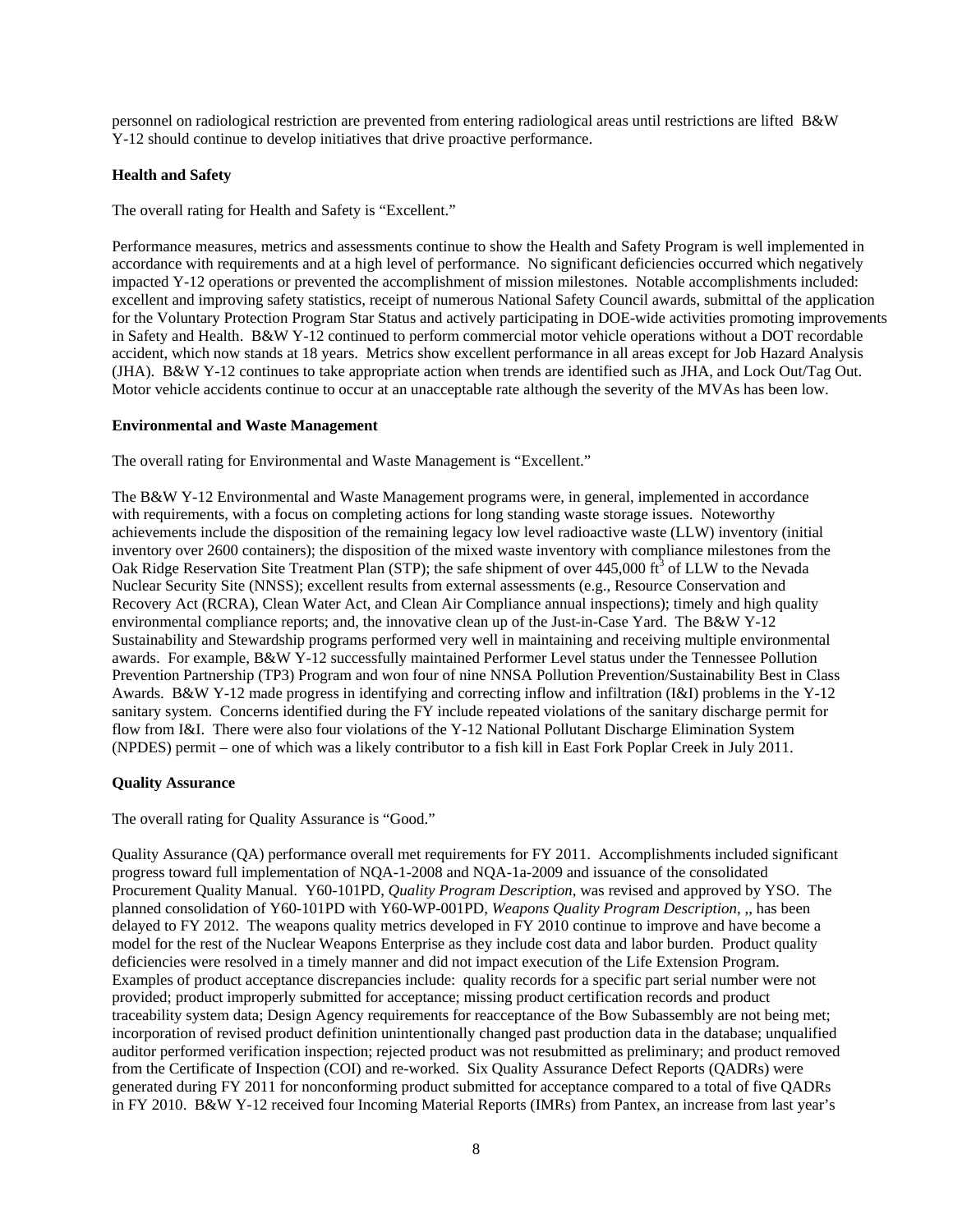total of three. Proper execution of procurement quality requirements has been an issue throughout the year as demonstrated by the numerous issues that have been identified in this area, including: improper development of procurement planning documents, inadequate supplier evaluations/surveys, bypassing required receipt inspections, bypassing the procurement process entirely, and inadequate receipt inspections.

## **Safeguards and Security (S&S) Program Management**

The overall rating in the area of S&S Program Management is "Excellent."

Throughout FY 2011, the B&W Safeguards and Security Program Management program continued to demonstrate an exceptional level of performance in all sub-topical areas. Two-hundred and twenty (220) YSO assessments pertaining to S&S Program Management over the year verified that this program continues to function at a high level. Significant milestones for this fiscal year included the quality submission of the FY 2013-2017 Defense Nuclear Security budget; strong performance with regard to Graded Security Protection (GSP) commitments; maintaining an acceptable level of Protective Forces (PF) overtime; support for PF reconfiguration; timely submission of the Site Safeguards and Security Plan (SSSP) and the Area 5 and Highly Enriched Uranium Materials Facility (HEUMF) Vulnerability Assessment Reports (VARs); overall quality of the quarterly Management Systems Assurance Program (MSAP) and budget reports; maintaining acceptable budget variances; continued strong use of the Safeguards and Security Tracking and Analysis and Reporting Systems (SSTARS); strong performance with regard to metrics and the leadership associated with the Protection Program Management NAP policy development team; strong performance in the NA-70 budget "Deep Dive" activities and follow-up; elimination of unneeded explosive detection, saving \$250k per year; creation of the Insider Working group; and, strong performance with security policy transition activities. B&W also validated over \$8.39M in cost avoidance and efficiencies related to NAP implementation. YSO saw overall strong performance in key programmatic assessments such as security plans, deviations, self-assessments, lessons learned, and configuration management. B&W demonstrated strong leadership with NAP implementation and in the harmonization effort, which impacts the entire Nuclear Security Enterprise.

Of key significance this year, were the recurring lock and key issues (i.e., inventory, accountability, training, and self-assessment activities); eleven IMI-2 level incidents of security concern (IOSC); issues associated with improper implementation of the parts waiver; late PII reporting; three cases where YSO had to direct B&W to report events as an IMI; and lack of introspection with regard to the lock and key issues in the FY 2010 (received in FY 2011) selfassessment report and the third quarter MSAP report. YSO also noted B&W was not proactive regarding the implementation of the electronic device policy. Overall, the program is well managed with some areas warranting continued focus.

## **Physical Security**

The overall rating in the area of Physical Security is "Good."

Throughout FY 2011, the B&W Physical Security Program continued to demonstrate an overall strong level of performance in all sub-topical areas. Physical Security activities during FY 2011 had noteworthy successes while also revealing a significant program weakness. Ninety-six (96) YSO assessments of the B&W Physical Security Program over the year verified that this program continues to function at a high level. The program met performance expectations integral to NNSA/YSO mission accomplishment such as the Special Nuclear Material (SNM) transfer associated with building 9720-5, Graded Security Protection (GSP) projects support,; Security Systems lifecycle management - Physical Security Technology Management Plan (PSTMP), Infrastructure Modernization Implementation Plan (IMIP) and accomplishment of NNSA security reform initiatives (full implementation of a new Physical Protection policy for the Enterprise). Significant concerns remained as a result of YSO assessments and an independent assessment from the B&W Legal Division and general B&W performance specific to the recurring issues with the Lock and Key Program. A less notable issue with the Classified Parts Waiver was also identified throughout the year. The Physical Security program conducted aggressive actions during the Independent Assessment to address all concerns and the actions taken were favorable in appropriately correcting newly identified issues. SNM was not at risk. Still, inconsistent implementation of core foundational requirements continued to exist.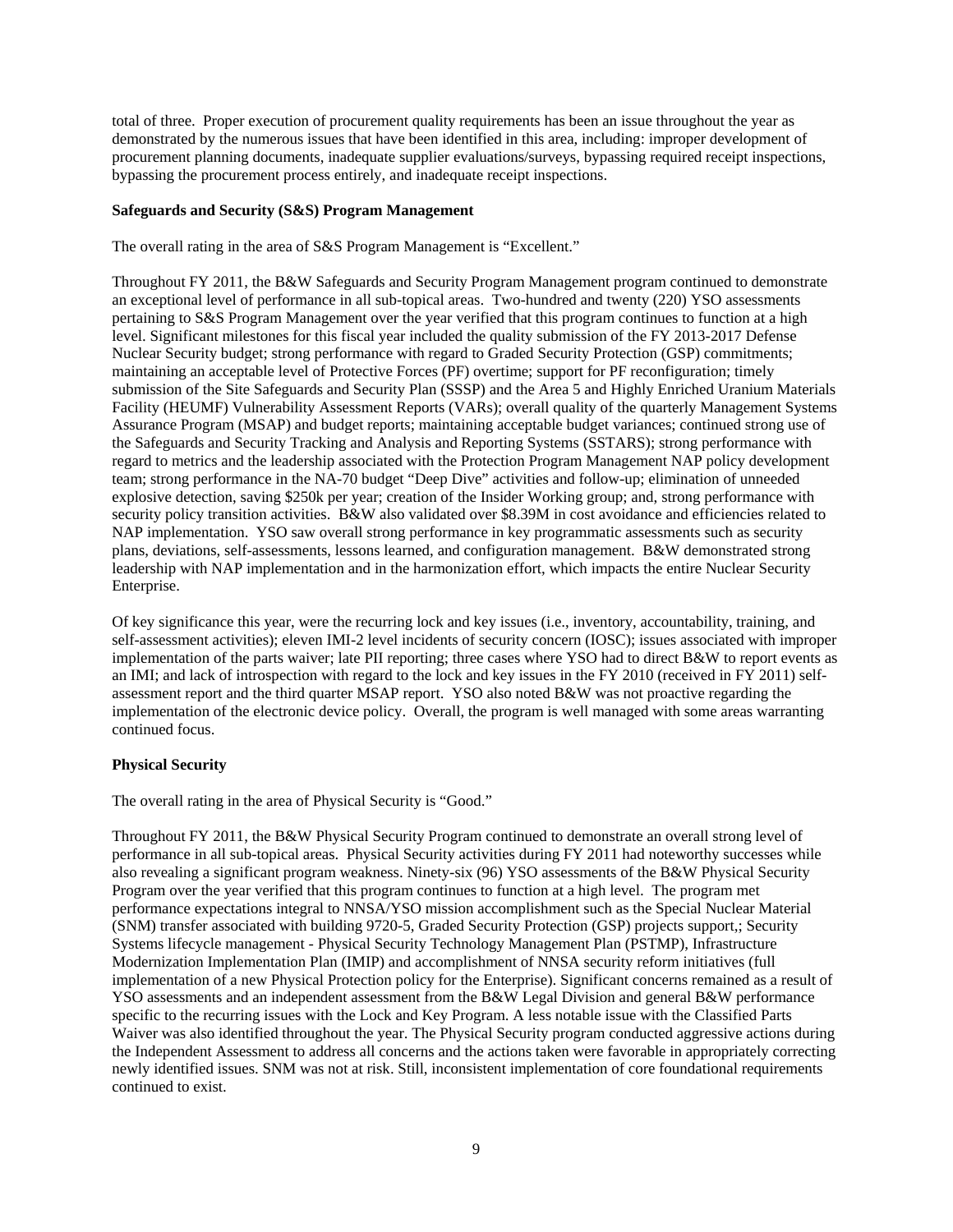Overall, the aggregate results of Physical Security activities met performance objectives by self identifying issues, aggressively addressing concerns, transparency with greater communication and opportunities for YSO shadow activities, completion of strategic priorities, Security Systems consistent performance, and effective support of the YSO mission.

## **Information Protection**

The overall rating in the area of Information Protection is "Excellent."

Throughout FY 2011, the B&W Information Security Program continued to demonstrate an exceptional level of performance in all sub-topical areas. Primary emphasis this FY was on implementation of the new NNSA NAP 70.4, *Information Security.* B&W did an outstanding job in planning for and executing a top to bottom review of the program and any impacts based on the new NAP. Solid pre-planning, timely communications, and flawless implementation are all hallmarks of this effort. Eighty-seven (87) YSO assessments of the B&W Information Program over the year verified that this program continues to function at a high level. Although involved in ensuring a significant program top to bottom change, the excellent working relationship continues to exist between the B&W Y-12 Classification Officer and the YSO Classification Officer. Of significant note for this reporting period regarding this area is the strong performance noted by NA-70 assessors during a review of UCNI and OUO guidance for the UPF Project. Additionally, thirty-eight (38) assessments conducted by YSO of the B&W Y-12 Classification Program over the year verified that this program continues to function at a high level. In addition, the in-depth trend analysis by the Classification Office of the past three years of DC activities demonstrates a commitment to continuous performance improvement. B&W continued their successful efforts from FY 2010 into FY 2011 to reduce legacy, classified holdings in support of the comprehensive operational site project plan, Classified Items Project Plan (CIPP), which also supports the headquarters desire to shrink the overall site security footprint (unfunded effort). Twelve (12) shipments of classified material have been completed to date and tie directly to CIPP. B&W Information Security has a mature self-assessment program. It continues to actively identify any incidents that have possible *10 CFR Part 824—Procedural Rules For The Assessment Of Civil Penalties For Classified Information Security Violations* implications through their self-assessment and metric process.Once a possible trend is identified, they provide that information to the Office of Security Enforcement with information describing how they are working to ensure the item does not become an 824 violation. This is tracked and trended in SSTARS and their metric program is addressing possible trends.YSO will continue to monitor this area. Most notable this FY was the reporting of ten (10) Impact Measurement Index (IMI) IMI-2 IOSCs, which are representative of compromised classified information, and two Personal Identifiable Information (PII) incidents. The contractor should continue their positive efforts and actions in this area for the new FY.

## **Cyber Security**

The overall rating in the area of Cyber Security is "Very Good."

Throughout FY 2011, the B&W Cyber Security Program continued to demonstrate a strong level of performance in all sub-topical areas. Eighty-eight (88) YSO assessments of the B&W Cyber Security Program over the year verified that this program continues to function at a strong level. Positive program aspects seen this fiscal year included significant improvement in metrics; overall positive feedback from the National Nuclear Security Administration (NNSA) Headquarters Site Assistance Visit; improvements in elevating self-identified issues to the Designated Approving Authority; improved self-assessments/contractor assurance with strong technical assessments; timely budget submissions with strong justifications; overall positive results from YSO oversight; initial roll out of full network access controls to all user virtual local area networks; robust RSA risk assessment completed under a very short suspense; roll-out of key technical tools including the Security Content Automation Protocol (SCAP) and the Microsoft Systems Center Operations Manager (SCOM) for central audit logging tools on the classified network and continued refinement on the unclassified network; implementation of a Web Conferencing pilot to facilitate the secure access to Web conferencing capabilities; and, the completion of the Federal Desktop Core Configuration (FDCC) settings to workstations of both environments. Of key significance, B&W obtained approval for the Risk Management Framework/Cyber Plan Hiatus document which represents the most significant change to cyber security in a decade. In addition, B&W reduced the number of Federal Information Security Management Act cyber systems from 86 to 47, a 45% change.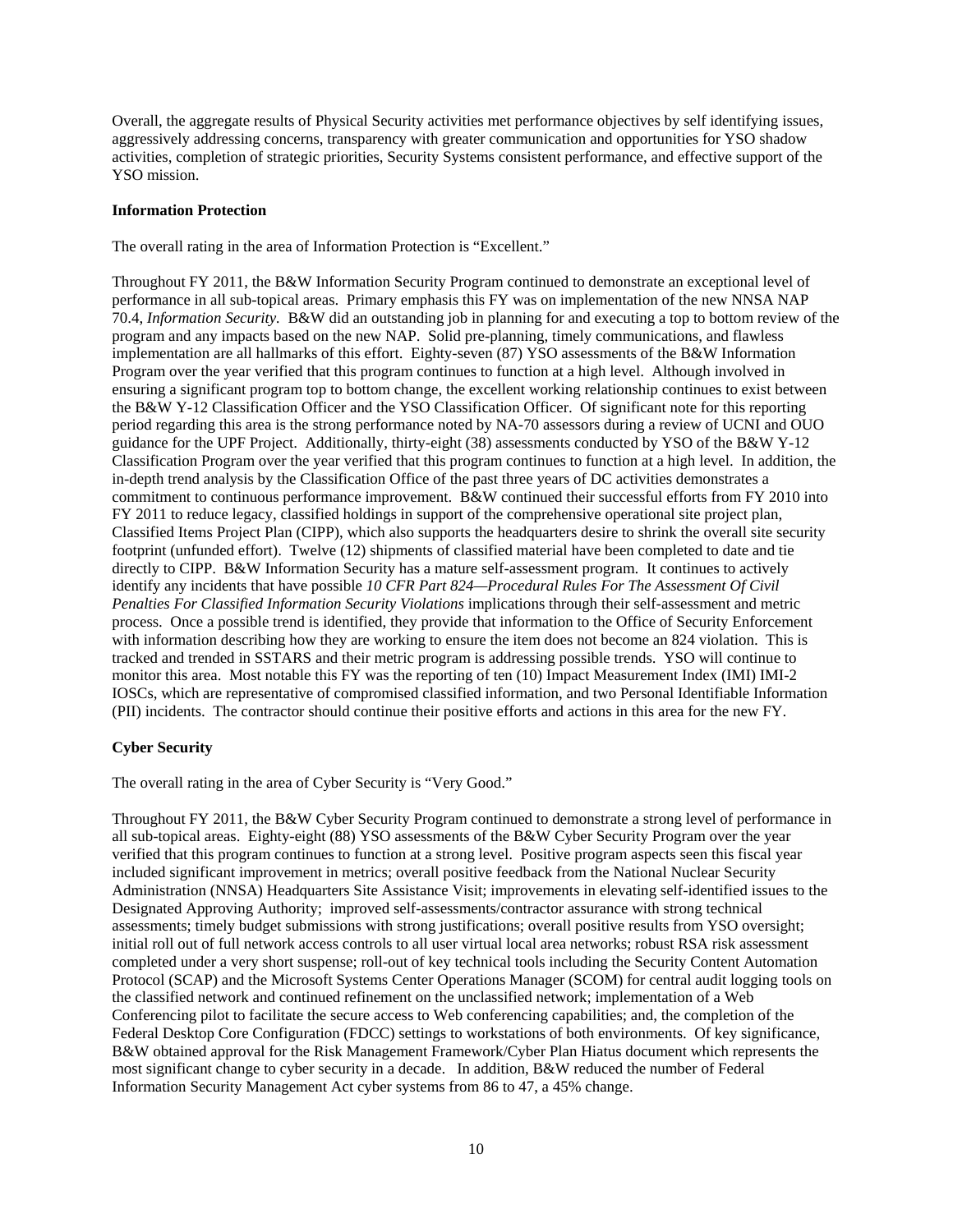During FY 2011, a combination of programmatic reviews and shadow assessments were conducted and resulted in overall positive performance. However, YSO did note issues regarding extent of conditions reviews; incorrect use of privileged accounts; problems with the initial FY13-17 budget submission; cyber plan noncompliances; issues with advising the DAA of security-significant changes; and a SAV-identified issue with management of mobile devices. A significant issue, which drove the trend earlier in the year, was noted with respect to an incorrect encryption algorithm being used with certain network devices, which was not within the YSO authorization basis for cyber security. Performance issues were also noted with respect to separation of duties; account management; failure to implement port controls; an unencrypted video link; and, a key issue with respect to the 24/7 monitoring capability. Also this FY, B&W suffered a successful attack on an externally facing application which was further exacerbated when B&W discovered the data, which was not authorized by B&W Management to be on this particular server, compromised was "real" rather than" test" data. The attack did not result in loss of classified or sensitive information and was limited to a pilot project. Overall, the program is well managed with some areas warranting continued focus in key areas.

## **Personnel Security**

The overall rating in the area of Personnel Security is "Very Good."

Throughout FY 2011, the B&W Personnel Security Program continued to demonstrate a strong level of performance in all sub-topical areas. Seventy-one (71) YSO assessments of the B&W Personnel Security Program over the year verified that this program continues to function at a high level. Program positive aspects seen this FY include the participation and results of the HSS Review Team; timely and effective support to the South African Visit; responsiveness to NA-121 HRP Cost Data Call; transition of the Classified Visits program from Oak Ridge Operations; out-going classified visits with no errors; the implementation of the revised automated visit process; implementation of HRP West End Testing; timely submissions of CAP actions; FY 2011 Reinvestigations; the new pilot program to reduce Q clearances; and the implementation of the Personnel Security Gatekeeper (Microsoft Access Database). This FY, B&W had a 99% enrollment completion and 95% activation rate. However, the determination regarding the mandatory re-key requirement of the PIV (HSPD-12) badge/credential per FIPS 201-1 resulted in approximately 200 badges/credentials being listed and identified in the Federal badge/credential database as "terminated." After preliminary discussions and a briefing to YSO, B&W resumed re-key actions and prioritized this activity based on the individuals work location, travel requirements and is working with YSO and NA-70 on an enterprise path forward. Based on a schedule to re-key 7,000 badges on a 36 month cycle, B&W's goal is to complete 194 rekeys monthly; however, YSO noted that one month B&W did not meet their goal. In addition, B&W addressed concerns early in the FY regarding access control errors which resulted in an employee entering a Material Access Area (MAA) 102 times over 63 work days. The HSS Review Team assessed these access errors and concluded that all access errors were handled properly and did not lead to employees accessing or mishandling classified information. Overall the program meets all DOE/NNSA requirements, is well managed, and continues to be pro-actively seeking opportunities to improve.

## **Nuclear Materials Control and Accountability (NMC&A)**

The overall rating in the area of NMC&A is "Excellent."

Throughout FY 2011, the B&W NMC&A program continued to demonstrate an exceptional level of performance in all sub-topical areas. Sixty-nine (69) YSO assessments of the B&W NMC&A Program over the year verified that this program continues to function at a high level. NMC&A demonstrated high performance and a strong Contractor Assurance System (CAS), including performance testing, Comprehensive Analysis of Safeguards Strategies (COMPASS), management assessments, and surveillances. YSO oversight results in conjunction with the CAS indicate that the combination of program administration and reliable materials accountability, integrated with effective materials control elements, provides assurance that special nuclear material is effectively accounted for and controlled. The program continues to be recognized as a leader in the DOE Complex. The rating is based on overall program performance, development and execution of an enhanced COMPASS process, continued progress toward reducing uncertainty associated control limits by identifying major contributors to the propagation of variance limits, continued work evaluating DYMCAS transformation alternatives, and support of NNSA NMC&A policy development. Large measurement uncertainties, associated with solution tanks located in Chemical Recovery, are being mitigated by process monitoring and POV Board evaluations. Though there is a plan to work off legacy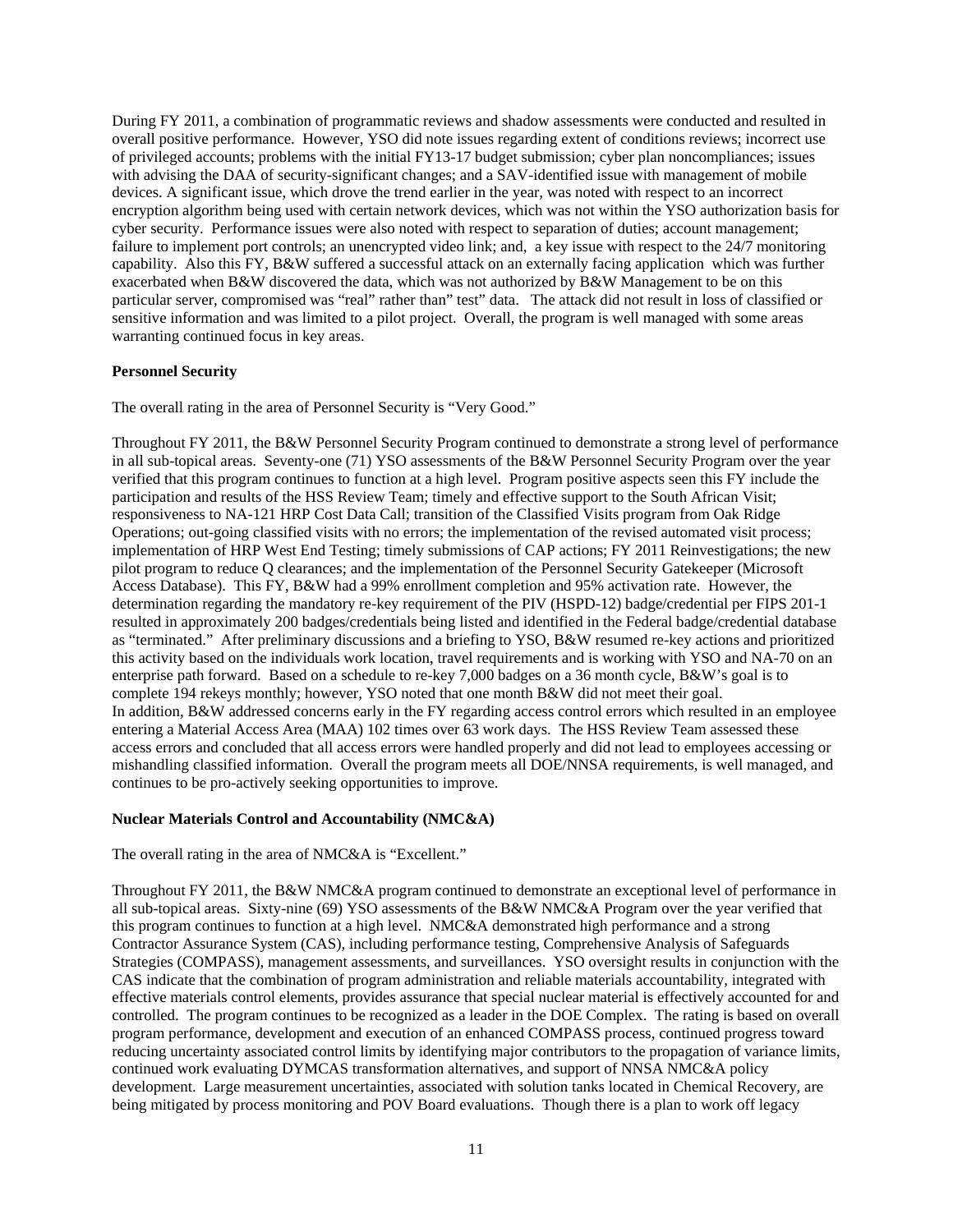solution in static horizontal tanks, action to eliminate excess tanks which would directly address this issue while reducing operating costs, was not taken in FY 2011. YSO did issue three deficiencies this FY regarding improper access control to the accounting system; clocking errors; and an issue related to material surveillance. Each of these deficiencies had mitigating layers of protection in place. Overall, however, NMC&A exceeded expectations.

## **III. Institutional Management and Business**

The Institutional Management and Business Management Performance Objective included the following topical areas: General Administrative Management, Procurement Management, Information Technology, Modernization, Process and Productivity Improvement, and Contractor Assurance. The overall rating for General Administrative Management is "Excellent." The rating incorporates FFMD in Fiscal Management and reflects effective funds management and outstanding day-to-day financial support. In FY 2011, Human Resources hiring for all EEO goals were at or above the set goals. In Property, Fleet &CWFO, Y-12 performed an excellent job in completing all the inventories and the results were outstanding. Additionally, Y-12 did a great job in focusing on developing and completing desktop guidance/procedures for property areas that did not have these procedures. Operating under the newly approved Fleet Pilot Study, fleet increased their utilization goals each quarter this fiscal year, reaching 93% in the 4<sup>th</sup> quarter. The CWFO measures demonstrate a continued strong relationship with its customers and show remarkable activity and expansion in both the depth and breath of activities during the FY. Public and Governmental Affairs operations saw continued improvement. B&W provided excellent sustained support for Y-12 modernization and complex wide transformation initiatives and was placed in oversight abeyance for the last six months of the FY. Each month's Process and Productivity Improvement validation results continue to demonstrate what a strong commitment B&W Y-12 has towards its continuous improvement program. Regarding Contractor Assurance, Y-12 was the first NNSA site to go through the Affirmation process and was recommended for Affirmation based on May 2011 Review. Particularly, the Team determined the Y-12 LOCAS demonstrated a strong, integrated partnership between the YSO and B&W Y-12 leadership teams.

## **General Administrative Management**

The overall rating for General Administrative Management is "Excellent."

Fiscal Management. The rating incorporates input from FFMD and reflects effective funds management and outstanding day-to-day financial support including: timely input for monthly financial plan processing, impact analyses, and budget execution and formulation deliverables; accurate and timely financial reporting; and satisfactory progress against internal metrics. Automation progress, participation in complex-wide initiatives, and sharing of "best practices" are additional positive factors. The B&W initiative to save \$20 million through indirect rates is noteworthy; the achievement of those savings even more significant.

Issues noted by FFMD were relatively few and addressed in a timely manner. The premature release of information related to a potential reprogramming is considered an isolated incident.

Human Resources: FY 2011 hiring for all EEO goals were at or above those set goals. Critical Skills are at 97.9% filled. The overall cycle is at 47 days which is above the goal of 76 days.

Female utilization decreased in 1 job group and increased in 2 job groups. Minority utilization had changes in three job groups.

Internal Controls: The FY 2011 annual Internal Audit plan was met.

Property, Fleet, & CWFO: Y-12 Property Management is Dark Blue for FY 2011 for all areas covering the following measured topics: Sensitive Item Inventory, Equipment Inventory, Precious Metals Inventory, Stores Inventory, Excess Pick Up, Review of Desktop Guidance Documents, and Define the Number of Desktop Guidance Documents Needed. Y-12 performed an excellent job in completing all the inventories and the results were outstanding. There has been a hugh improvement in the excess pick-up area for FY 2011 excess items and a reduction of 82% of pre-2011 excess items. Y-12 did a great job in focusing on developing and completing desktop guidance/procedures for property areas that did not have these procedures.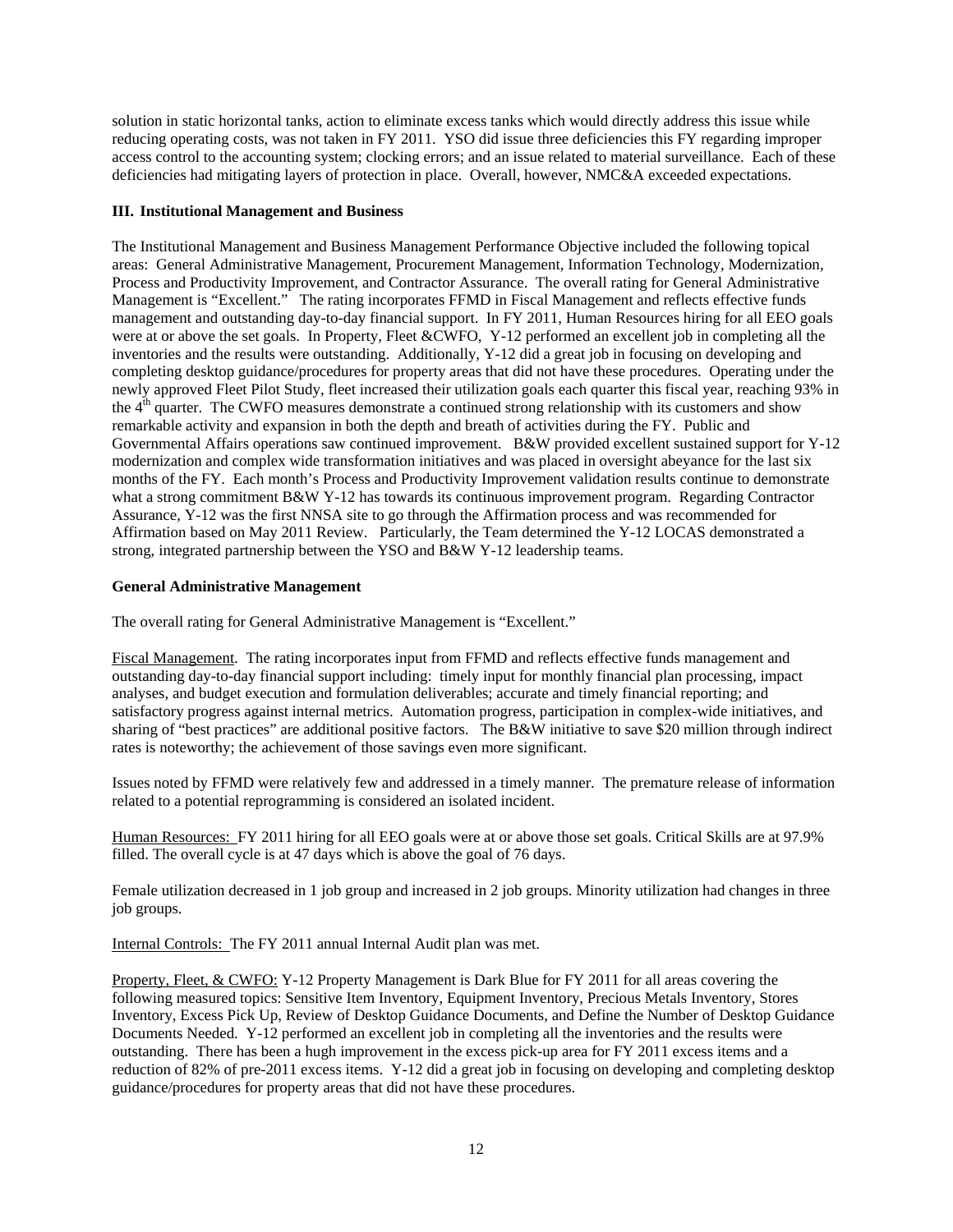Fleet Management is a Light Blue for FY 2011. Operating under the newly approved Fleet Pilot Study, fleet increased their utilization goals each quarter this fiscal year, reaching  $93\%$  in the  $4<sup>th</sup>$  quarter. Fleet Management completed several feasibility studies to find ways to provide a greener and leaner fleet, reduce maintenance cost and gas emissions. One of these initiatives was establishing the availability of shuttle service between JCC, Post 10, and the rest of the site. Eight vehicles assigned to JCC were used to replace eight older, more costly vehicles, avoiding \$60,077 in costs. Twenty-five vehicles and equipment each were sold at auctions this FY, with 33 additional vehicles or fleet equipment items ready for the next auction. New additions to Y-12's fleet of government vehicles include hybrid vehicles. These new vehicles help meet ongoing fleet requirements and lower maintenance costs.

The CWFO measures demonstrate a continued strong relationship with its customers and show remarkable activity and expansion in both the depth and breath of activities during the FY. Outstanding efforts were made by Y-12 in meeting their PBI base and stretch goals (\$38.6M). This is particularly impressive considering the six month Continuing Resolution and Federal Budget Cuts. A lot of time and effort went into developing the "Emerging Missions Strategic Vision and Implementation Plan" which aligns with Y-12 Strategic Plan, Y-12 Master Plan, Y-12 Ten-Year Site Plan and the Y-12 Technology Roadmap. B&W Y-12 received "satisfied" or "very satisfied" reviews and ratings from their CWFO customers. Y-12 met the additional performance target of developing an execution plan for the supply of materials between NNSA and the United Kingdom. The Technology Transfer Mid-Year and End-of-Year Reports were completed on time. Technology Transfer had an exemplary year with 48 new invention disclosures, two new Cooperative Research and Development Agreements, eight issued patents, one R&D 100 Award, partnerships with the University of Tennessee and the Enterprise Center, two licensing agreement with two start-up companies, and the creation of the Xpress Term License form.

Public Affairs: Public and Governmental Affairs operations saw continued improvement, with increased productivity in news release and community outreach, a high level of VIP visit performance, and high quality public relations products. B&W continues to built and grow social media related sites.

Legal: B&W Y-12 legal continues to provide information which is responsive, accurate, well-supported in a timely and complete manner. Legal organization also effectively implements and follows a Legal Management Plan that complies with 10 CFR 719.10 by submitting invoices from outside counsel which have been carefully reviewed against 10 CFR 719 criteria; retaining excellent outside counsel with success in a number of cases; and providing requests for settlement approval which are high quality documents.

## **Procurement Management**

The overall rating for Procurement Management is "Very Good."

B&W Y-12 is performing well in its administration of Impact Assessments, Implementation Plans, S/RIDs with no lagging goals. B&W Y-12 met 1 out of 6 Socioeconomic Subcontracting Goals for September including its overall Small Business goal, which lagged for most of the year. For the year, B&W is meeting 5 out of 6 Socioeconomic Subcontracting Goals. All SCMC goals have been met. An issue regarding sole source procurements has been identified and placed into the PIR (formerly referred to as MAR) for action.

## **Information Technology**

The overall rating for Information Technology (IT) is "Excellent."

B&W made positive improvements in the program by meeting IT metrics, responding in a timely manner to HQ data calls, continuing the IT refresh program, supporting "green" IT initiatives, and deploying an aggressive suite of IT projects. Other notable achievements for this period include improved operational awareness briefings for YSO, early deployment of Microsoft Lync to support UPF, deployment of an airport style Visitor Portal and Kiosks, recognition of MoMentum as one of the best practices in IT management for the entire federal government, and launch of the first ever "hotel wireless" network in the NHC. However, additional work is needed to fully transform the IT environment to support the NNSA Network Vision (2NV) and to position the Y-12 plant for future success as technology evolves. Overall, the B&W IT program is well-managed, develops and retains knowledgeable staff, implements pro-active solutions, and quickly addresses any identified issues.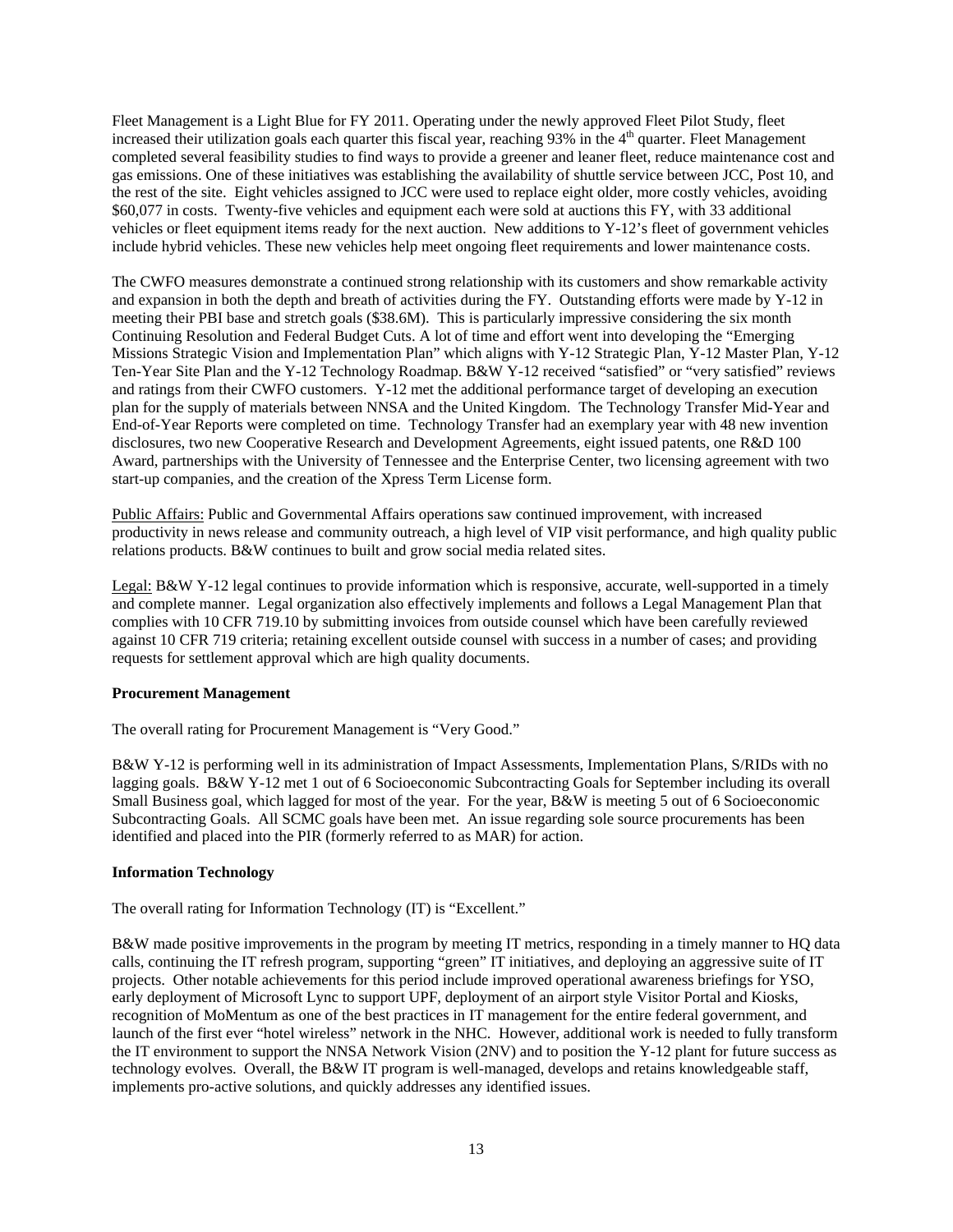## **Modernization**

The overall rating for Modernization is "Excellent."

B&W provided excellent sustained support for Y-12 modernization and complex wide transformation initiatives and was placed in oversight abeyance for the last six months of the FY. B&W supported Transformation Site Champion activities that were focused on the preparation of the SSMP, TYSP, and CPIBP that were revised to reflect the latest modernization planning activities including the alternate UPF and PARP strategies. The Y-12 Master Plan was revised and continues to be an outstanding planning product. Submittal of project data sheets to the CWG resulted in the CMC, Lithium Production Facility, and the CCC (multi-site EOC) being placed in the top tier of NNSA project priorities in FY 2011 and the FY 2012 data sheets for the Fire Protection Operations Center and Production Utilities Upgrade Project received NA-17 program sponsorship. A significant effort was expended by Transformation planning staff in the development of the UPF 60 day study and the FRR to extend the life of 9212. B&W evaluated options for sustaining the emergency management function and the 9103 Data Center.

## **Process & Productivity Improvement**

The overall rating for Process & Productivity Improvement is "Excellent."

B&W Y-12 achieved all PEP base and stretch performance objectives. Of the \$71.8M in savings obtained, 68% were characterized as efficiencies that reduced costs or were applied to additional scope accomplishment. Over \$18M of additional scope was added to the FY 2011 performance baseline. The Productivity Validation Team (PVT) continues to meet on a bi-weekly basis (shadowed by YSO) and presents details of efficiencies and cost avoidances for program validation. Each month's validation results continue to demonstrate what a strong commitment B&W Y-12 has towards its continuous improvement program.

## **Contractor Assurance**

The overall rating for Contractor Assurance is "Very Good."

Y-12 was the first NNSA site to go through the Affirmation process and was recommended for Affirmation based on May 2011 Review. Four of five elements were rated as fully meets expectations and one (operating experience) was rated as partially meets. The Team determined the Y-12 LOCAS demonstrated a strong, integrated partnership between the YSO and B&W Y-12 leadership teams; is built on strong systems, processes, and documentation that allow for effective implementation; is effective at supporting mission execution in a safe, secure, legally compliant and environmentally sound manner. Performance Track was revised to include business performance data during this FY. Performance Track provides a "one-stop-shop" for transparency on metrics, issues management, assessments, event reporting, facility availability, utilities availability, business performance data and other key information on Y-12 site performance and operations. Performance Track has been demonstrated for the NNSA Administrator and other senior members of his staff. Assessment schedules were uploaded to the Performance Track website in accordance with established goals to assist with YSO assessment planning and shadowing activities. Metrics were updated to the CAS website and all 27 functional areas have identified leading indicators and where the metric is PEP related, it is so noted. All of the performance targets were evaluated as being met with one exception. The performance target for issues management was evaluated as partially met. YSO recognizes that while B&W has an issues management system in place, established goals in the areas of CAP submission timeliness and CAP validation and were not met. B&W has demonstrated they are addressing the issue. They have discussed the issue at senior staff meetings with the President and General Manager, performed value stream mapping activities to address issues within the Issues Management System and the process, and completed a reorganization to centralize staff performing issues management functions.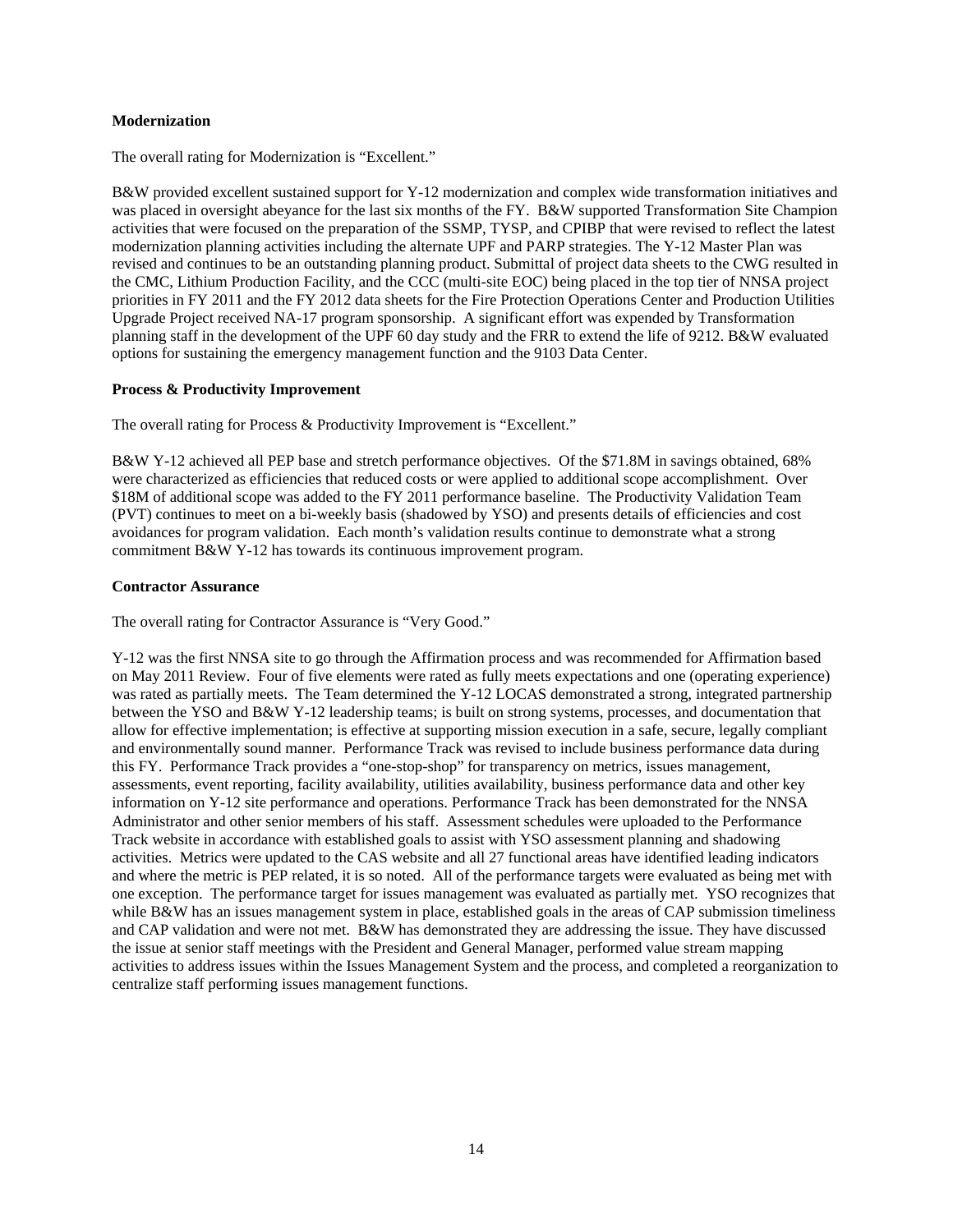## **FY 2011 STRETCH AWARD FEE INCENTIVES**

## **I. PROGRAM**

#### **A. RTBF/FIRP/STA**

**Performance Measure 1:** RTBF/FIRP programs are executed in accordance with Work Authorizations, Prioritized Project Lists, annual RTBF Execution Plan, and FIRP Program Execution Plans (PEP), and all other program requirements.

## **Performance Targets**

#### **1.a RTBF**

250 kgs of purified metal production

**Status:** This stretch goal was not achieved.

#### **1.b STA**

1. Identify/implement improvements to reduce maintenance issues.

**Status:** Some 7S efforts to streamline shop operations at the VMF were completed but more needs to be done. The OST has raised concerns about control of parts inventory at the VMF although there was little specific wording in expectations under the TA for this year.

2. Perform scope of work below budget.

**Status:** Spending to date is below budget.

3. Provide value-added services without additional funding.

**Status:** The VMF receives recycling service support from B&W with no additional budget authorization being required. In addition, fleet security and off VMF maintenance and surveillance efforts are currently being managed within the tasking authority under this WBS. B&W Y-12 conducted a lighting survey to determine VMF lighting adequacy at no additional cost. Also conducted was a review of best lighting technology options and proposed solutions to OST for improving lighting. Recently B&W Y-12 responded to a field emergency on a trailer that was in transit. The trailer was not a routine maintenance action but B&W responded and mobilized personnel on a weekend to meet the trailer and correct the problem. Although funding was identified within the TA, B&W Y-12 mobilized personnel to retrieve broken down trailers from remote locations during off hours on two separate occasions.

2. Complete cleanout of the old steam plant (combustibles removed, elimination of electrical ignition sources, etc.) such that fire systems can be turned off and fire patrols eliminated by 9/30/2011 (cold and dark with YSO approval). Salvage any good equipment located therein.

**Status:** YSO validated by walk down that this project was complete and met all requirements on September 20, 2011.

**Performance Measure 2:** Dispose of all items in the Just in Case (JIC) yard by September 30, 2011.

## **Performance Target:**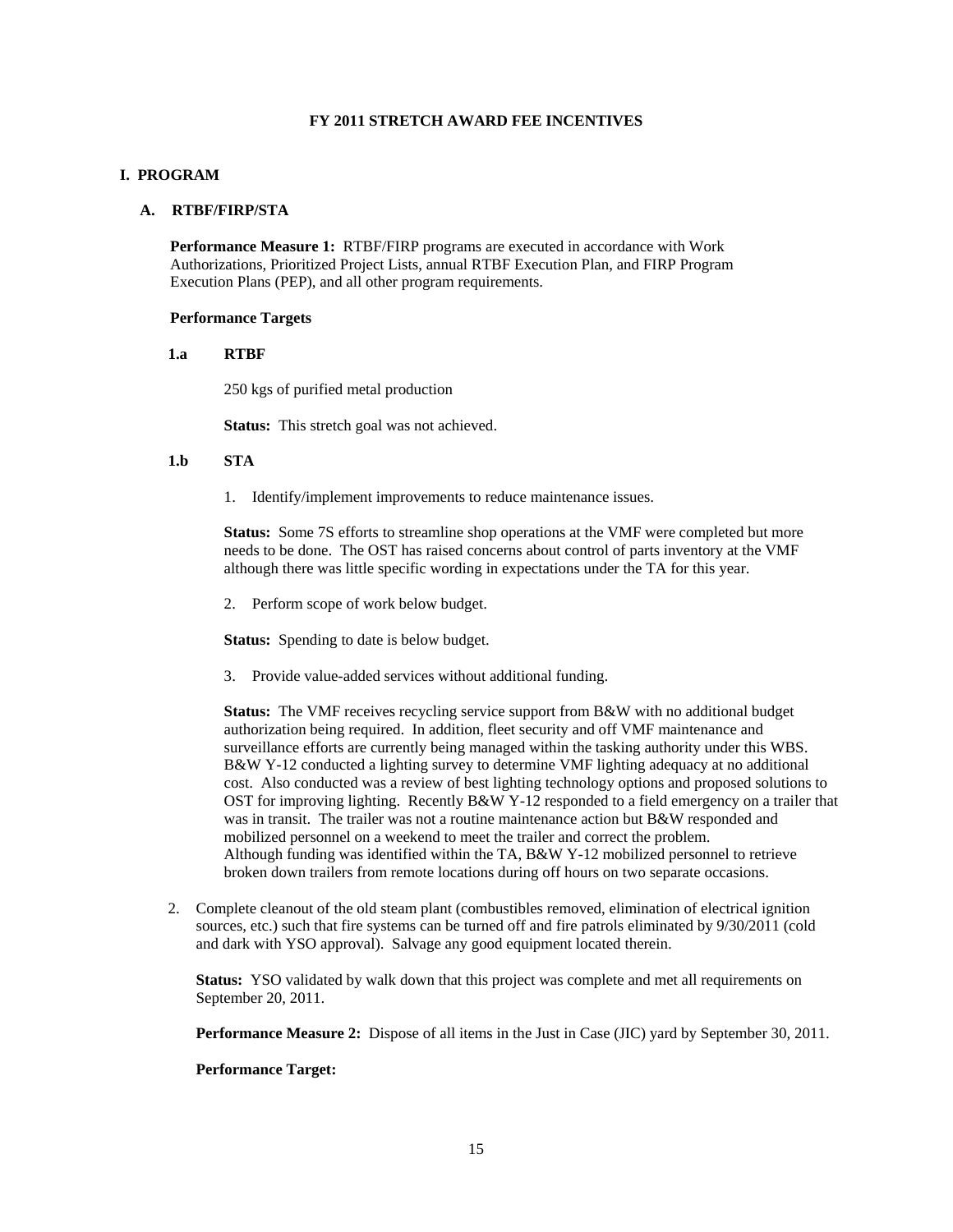Identify a program to fund the entire JIC yard, identify funding above the \$2.6M in the Legacy Program that was established in the October 1, 2010 baseline plan for the JIC yard, develop a schedule to dispose of all of the items in the JIC yard by September 30, 2011, and execute the disposal of all items in the JIC yard by September 2011.

 **Status:** YSO validated by walk down that this project was completed as required.

**Performance Measure 3:** B&W will continue to expedite the proper disposition of excess materials.

## **Performance Target:**

a. By 9/30/2011, clean up and disposition the following materials: 1) five Sealand containers (and contents) located outdoors on the south and east side of building 9720-18; 2) excess drums and assorted scrap metal located outdoors on the south side of 9204-2 near the Rubber Shop; 3) "Coop" containers located on the concrete pad east of building 9720-31 and west of the 81-22 concrete slab excluding the disposal of Copper and DU billets; 4) excess Sealand container (including contents) and metal components located on the west side of building 9401-5; 5) fifteen (15) forklifts on the main floor of 9204-4.

**Status:** YSO validated by walk down that all projects were completed as required.

## **B. DSW/Campaigns/PDRD**

**Performance Measure 1:** Complete the first Electrorefining (ER) cell run to produce refined metal by March 26, 2011.

## **Performance Target:**

a. Using an operable ER cell, take existing uranium metal, run it through the cell, and collect refined metal on the cathode.

**Status:** Initial testing of the ER cell was completed, and for the first time at Y-12, purified uranium metal was produced using an operational ER cell on March 23, 2011. This is a significant milestone in the maturation of this technology and it completes this stretch award fee incentive.

**Performance Measure 2:** Maximize throughput of the B83 dismantlement process.

#### **Performance Target:**

a. During FY 2011, safety and securely maximize the throughput of the B83 dismantlement process and achieve demonstrable progress toward the projected 10X increase in the FY 2012 baseline dismantlement rate.

**Status:** B&W Y-12 has recognized significant improvements in the dismantlement of B83 units that began early in the FY. The initial B83 unit required 36 working days to dismantle while the last unit dismantled in FY 2011 only required about 4-5 working days to complete. This represents about an 85% decrease in cycle time for this labor intensive process. Engineers and operators worked aggressively to improve the process through the design and deployment of new tooling and the modification of procedures to incorporate lesson learned. B&W Y-12 was able to safely and securely complete 120% of the required units and was able to demonstrate an increased throughput rate by the end of FY 2011 as required by this incentive.

## **II. OPERATIONS**

## **A. Facility and Site Management**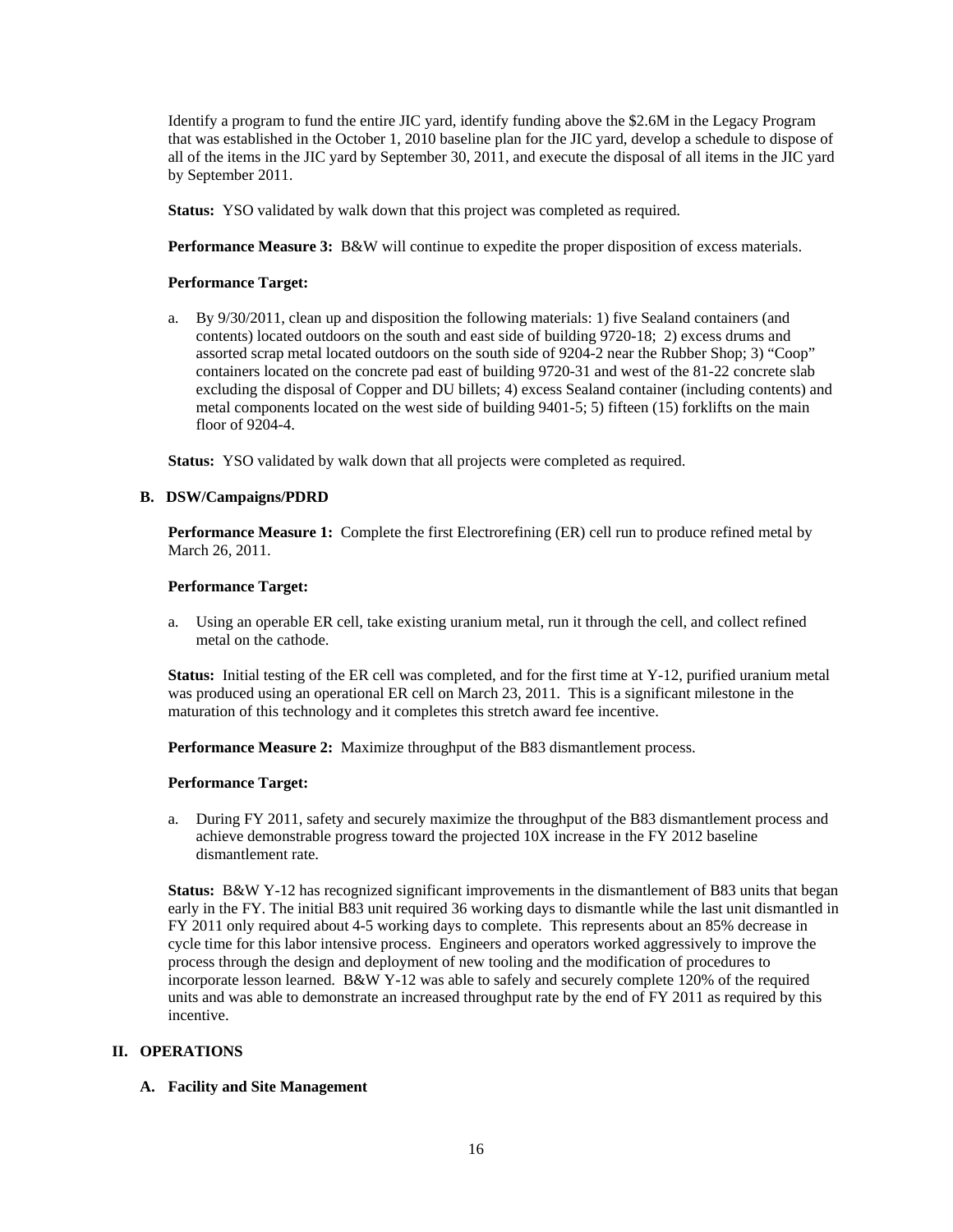**Performance Measure 1:** B&W Y-12 will enhance habitability and cleanliness for production and Balance of Plant facilities by defining and implementing appropriate standards based on accepted industry standards.

## **Performance Targets:**

- a. Define, risk rank/weight, and include in facility Operations Plans sustainment projects to support implementation of habitability standards for enduring production facilities by 3/31/2011.
- b. Provide and implement a plan to continue the facility cleanup program in order to remove excess equipment and material from the operating facilities. Incorporate lessons learned from facility cleanups to promote sustainable waste streams and disposal locations in facilities that prevent accumulation of recyclable materials and universal wastes by 12/31/2010.
- c. Obtain Green PrYde rating for 9215.

## **Performance Measure 2: B&W Y-12 will build on successes obtained with the exterior restoration and preservation efforts associated with Building 9201-3 in FY 2010 and preserve and restore areas of enduring production facilities to improve their physical condition and appearance.**

## **Performance Targets:**

- a. Prepare a plan and schedule for painting and repairing the interior and exterior painted surfaces of Buildings 9204-2, 9215, and 9212 by 3/31/2011.
- b. Complete painting and repair of building exterior by 9/15/2011, if additional funding beyond baseline can be obtained.

**Performance Measure 3:** B&W Y-12 will initiate development of a defined Operations plan for plant production buildings with an enduring mission that sustains the equipment function in support of those long term missions.

## **Performance Targets:**

- a. Continue implementation of Y-12 Specific Facility Management Standards for remaining infrastructure systems in enduring facilities that defines a proactive maintenance program for renovation, repair, and preventative maintenance of equipment that is generally beyond its expected life cycle. These standards will consider industry experience, but will not be identical to industry standards, which are established for viable equipment that has not exceeded its expected life cycle. Completion of the standards set will be due by 3/31/2011.
- b. Create a facility Operations plan that expands on the work done in FY 2010 to preserve essential facility systems and support equipment by 3/31/2011.
- c. Complete sustainment cost curves for enduring production facilities by 6/30/2011.
- d. Develop and implement a pilot Sustainment Metric for production enduring facilities by 12/31/2010.

**Performance Measure 4:** B&W Y-12 will fully implement the plan developed in FY 2010 for a Single-Point Failure Program.

## **Performance Targets:**

- a. By 11/1/2010, begin implementation of the plan developed for the DSW and RTBF pieces of equipment defined in the FY 2010 plan for single point failure.
- b. By 3/31/2011, identify milestones for expansion of the single point failure program to encompass other vulnerable pieces of equipment in the production facilities.
- c. By 9/30/2011, incorporate single point failure program results into facility Operations Plans for enduring production facilities.

**Performance Measure 5:** Continue ongoing improvements to electrical panels.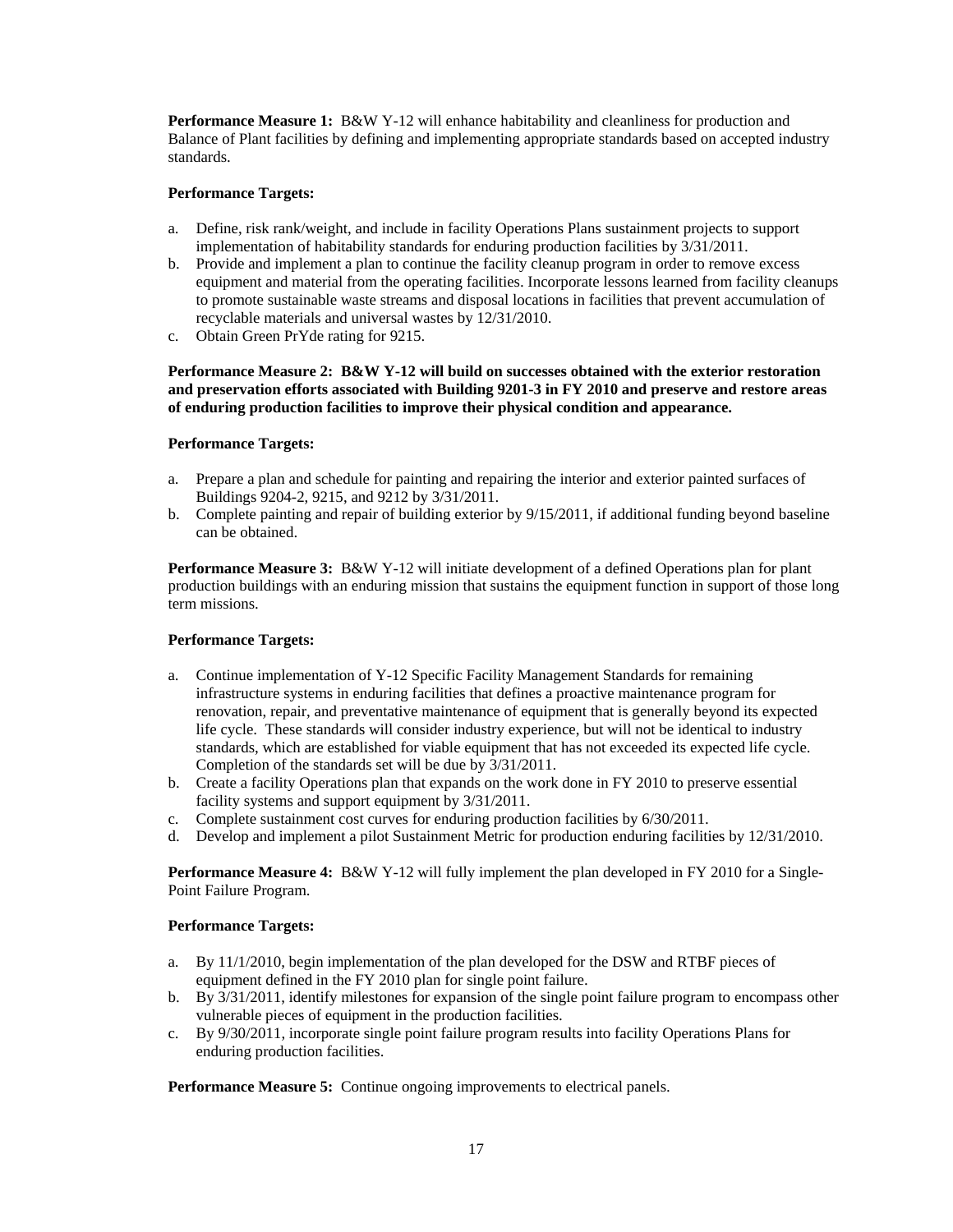## **Performance Targets:**

- a. Prepare and submit an updated and prioritized repair schedule for modernization of electrical distribution panels in the production facilities by 3/31/2011.
- b. Complete the repairs identified for five panels as priority dictates on the repair schedule by 9/15/2011.

**Performance Measure 6:** Continue progress to implement automated facility controls through implementation of additional modules of the Facility Management Enterprise System.

## **Performance Target:**

a. Implement two modules of the FMES to include Alerts (calibrations, inspections, surveillances, etc.) and Indices (LO/TO, Compensatory Measures, and Status Files).

**Status:** All Stretch performance measures were met, on or ahead of schedule.

#### **B. Maintenance Effectiveness**

**Performance Measure 1:** B&W Y-12 will continue to implement plans to repair or refurbish HVAC equipment in balance of plant (BOP) facilities including Buildings 9111, 9112 and 9103 and other BOP buildings with an enduring mission to include implementation of a proactive maintenance program in those buildings that sustains the equipment function in support of their long term missions. Performance will be measured based on development of the plan along with completion of items scheduled in FY 2011.

## **Performance Targets:**

- a. Fully implement actions set forth in the BOP Facilities Plan within the designated time schedule.
- b. Develop a detailed plan/schedule consistent with the BOP Facilities Plan to improve the HVAC operational availability and energy efficiency in the BOP facilities. Identify both corrective and preventive repairs for the HVAC equipment, prioritize by risk and necessity. Detailed plan/schedule shall be provided to YSO by 12/31/2010.
- c. Develop and implement specific acceptance criteria for buildings and areas of buildings that demonstrate successful implementation of the BOP enduring facility plan by 3/31/2011.
- d. Complete all actions for FY 2011 by 9/15/2011.

**Status:** All performance targets were met for this Stretch Award Measure. Full fee was awarded. Work continues in HVAC improvements throughout the Balance of Plant Facilities within budgetary constraints.

**Performance Measure 2:** Continue the actions set for the landscaping plan and finalize the Roads and Grounds Plan that addresses deficiencies in maintenance of deteriorated parking lot and road surfaces.

## **Performance Target:**

- a. Finalize the Roads and Grounds Plan by December 31, 2010.
- b. Complete designated road and grounds improvement actions designated in the plan by 9/15/2011.
- c. Continue landscaping improvement initiatives to incorporate sustainability principles and with the goal of achieving LEED sustainability point goals.

**Status:** All Stretch performance measures were met, on or ahead of schedule.

#### **C. Work Planning and Execution**

**Performance Measure 1:** Maintain a continuous improvement posture consistent with FY 2010 productivity improvement and 7S initiatives.

**Performance Targets:**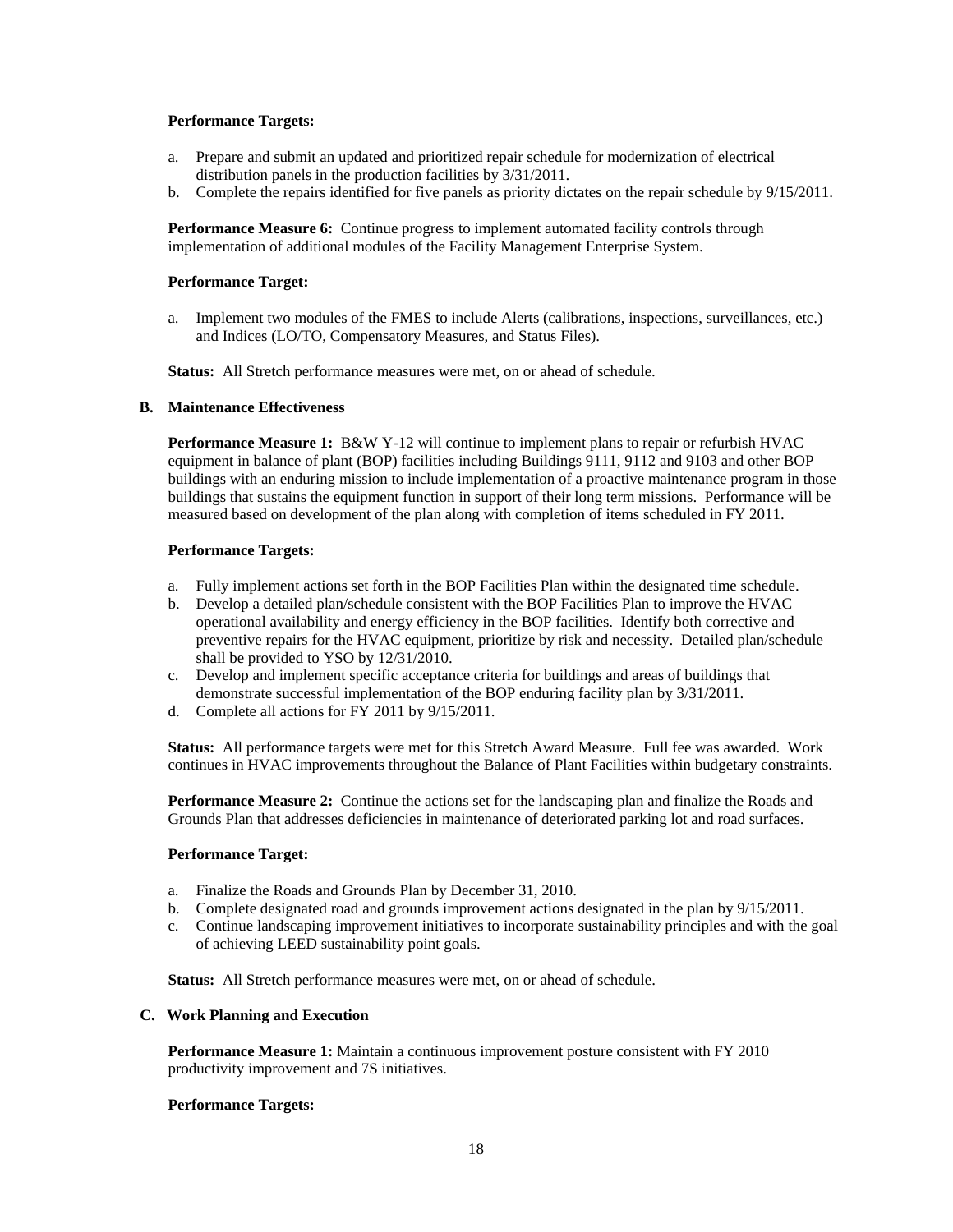a. Perform two Rapid Improvements Events (RIE's) for productivity improvement in the Production Division; one by 3/31/2011 and the second by 9/15/2011.

**Status:** Material Management conducted an RIE on the special nuclear material vehicle (SNMV) operations, and a number of immediate changes were completed. The second RIE focused on the process waste regarding requests for access to controlled areas that Material Management oversees. The event focused on better use of employee time as they look to manage the work more efficiently.

b. Complete a third RIE within the Production Division by 9/30/2011.

**Status:** The third RIE has 9212, 9215, and the plant laboratory working together to find a more efficient way to handle the processing of part samples. The sampling process moves through several facilities, and the team looked to streamline the flow. This RIE was completed on August 30, 2011.

c. Perform an efficiency review of the Readiness process to identify and implement efficiency improvements using a process such as "value stream mapping."

**Status:** Due to scheduling challenges, the Readiness Value Stream Mapping (VSM) was completed on September 1, 2011 and identified several opportunities to further improve the Readiness Certification Accreditation Board (RCAB) process.

**Performance Measure 2:** The contractor shall provide an environment conducive to good conduct of operations, including a commitment to continual improvement and a reduction in reliance on system workarounds.

#### **Performance Targets:**

a. Install/modify equipment for transferring material from the denitrator to the loading glove box, significantly reducing the need to manually collect the material in a respirator area by 8/30/2011.

**Status:** This stretch target was not completed.

b. Complete equipment modifications for placing the C-Wing tanks in service for receipt of process condensate by 8/31/2011.

**Status:** This stretch target was not completed.

c. By the end of FY 2011, the excess fissile material containers (i.e. bird cages, chip dollies, etc.) currently in 9215 will be characterized sufficiently to identify a disposition pathway and develop an execution plan with cost estimates that can be executed in FY 2012.

**Status:** The sampling and cost estimates for all containers were completed.

d. Complete a redesign of the existing web based ConOps training and convert it to a non-web-based class. This will include a complete restructuring of the class content to update the material and increase the hands-on elements of the class. This will be completed by August 17, 2011.

**Status:** The Web-based ConOps training was revised and used to develop a Continuing Training format. This target was completed on time and also included the performance of a pilot training class.

e. Conduct two benchmarking trips with the primary focus to gain lessons learned on Con Ops. A trip report will be issued for each benchmarking activity and any actions resulting from the trips will be captured in the Production internal tracking system. The trips, resulting reports, and an action plan will be written by September 20, 2011.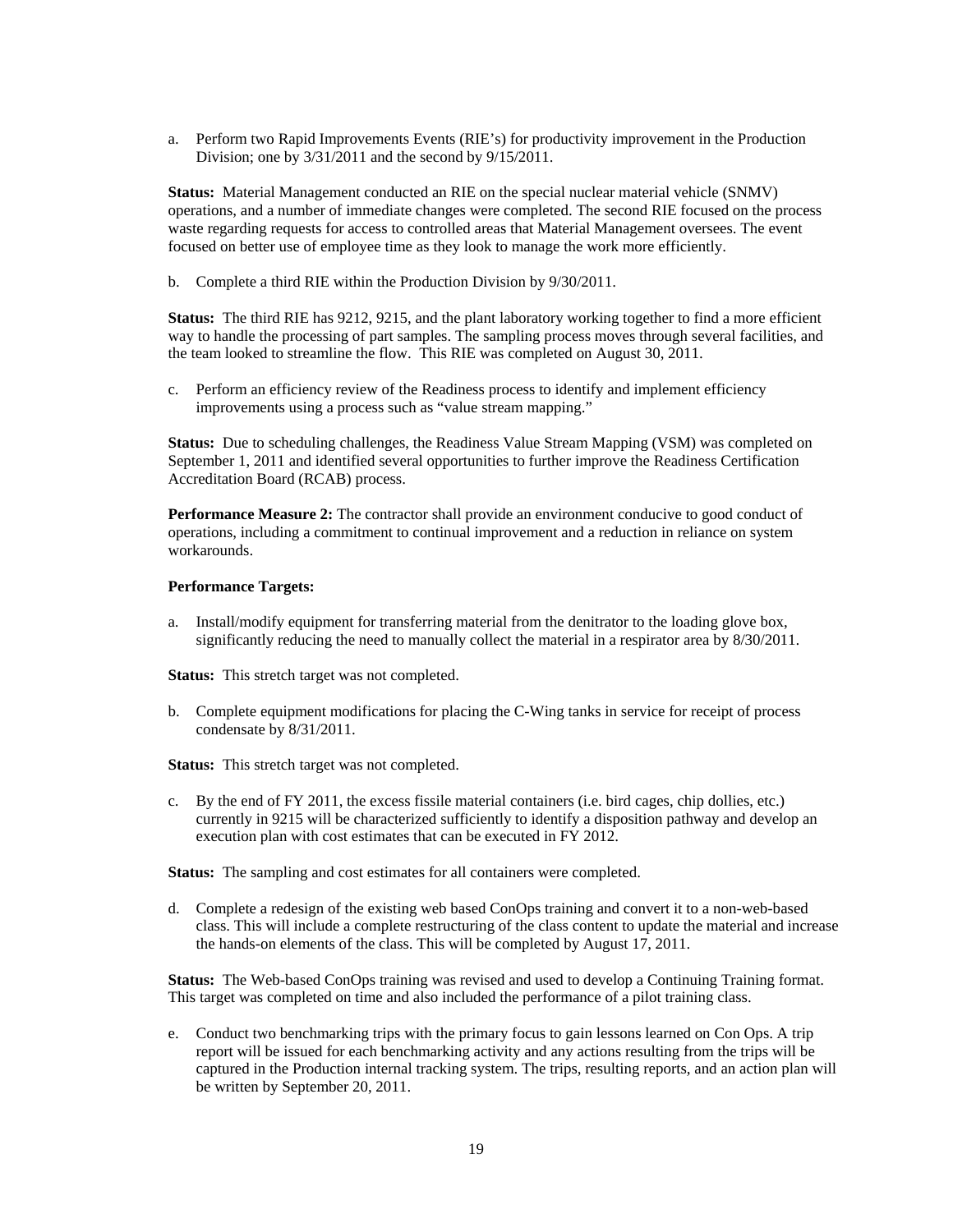**Status:** In an effort to provide additional insight from industry examples, three benchmarking visits were planned, and completed. The first visit was to Pantex and is part of an ongoing exchange of information as one site visits the other. Areas reviewed included machining areas with a focus on procedure structure and use, floor work cells, training areas, and the shipping and receiving area. Improvement information was disseminated to the appropriate organizations. The second visit was to the Denso Company, which is a nonnuclear production facility that builds automotive parts. This visit focused on the use of work reference documents and Lean implementation. Craft people were involved in this visit and will be helpful in implementation of the examples shared. An additional visit occurred to benchmark the Sequoyah Tennessee Valley Authority (TVA) facility; two Y-12 teams reviewed plant health programs (aging equipment issues) and shadow their management observation activities. All visits were followed by trip reports to divisions or departments for implementation, as appropriate. Based on the shared findings, plans are in different stages of implementation.

f. The Production Division will undertake a new effort to examine procedure place keeping techniques in all Production procedures categorized as continuous use. This effort will assess the effectiveness of different Con Ops procedure place keeping techniques, as executed in Y50 series procedures. The results of this review will establish a set of standards/instructions for Production procedures. These standards/instructions will be developed, piloted, and the implementation initiated via Standing Order or change to controlling documents by July 27, 2011.

**Status:** This issue was assessed, and a formal change to Y14-001, Conduct of Operations Manual, Chapter 16, Procedure Use, was submitted. This change will require the application of a place-keeping method for all procedures categorized as Continuous Use.

**Performance Measure 3:** B&W Y-12 will initiate development and institutionalize a High Reliability Organization (HRO) Program. Coupled with other B&W Y-12 initiatives, HRO concepts will be used in an overarching methodology to help reduce the likelihood of experiencing those unwanted high consequence events.

#### **Performance Targets:**

a. Continue monthly collaborative sessions with Pantex HRO personnel to coordinate efforts and facilitate lessons learned. 10/31/2010

**Status:** Collaborations involved development of a charter for an HRO-Integrated Safety Management (HRO-ISM) Energy Facility Contractor Group (EFCOG) task group. The charter was presented at the September 2011 ISM conference at Kenniwick, Washington.

b. Develop a "Perfect Day" concept derived from lessons learned from the United Kingdom AWE complex. 11/30/2010

**Status:** Based on the example seen in the United Kingdom, a Y-12 specific list of HRO metrics was implemented and will be refined on an "as needed" basis.

c. Develop and implement a comprehensive HRO training plan for management, staff and craft. 9/15/2011

**Status:** The HRO Training Plan was completed and implemented on September 15, 2011.

d. Develop a plant wide communications plan to assist in HRO education. 11/30/2010

**Status:** This target was completed November 30, 2010.

e. Coordinate and combine Y-12 Perfect Day concepts into Y-12 HRO metrics. 11/30/2010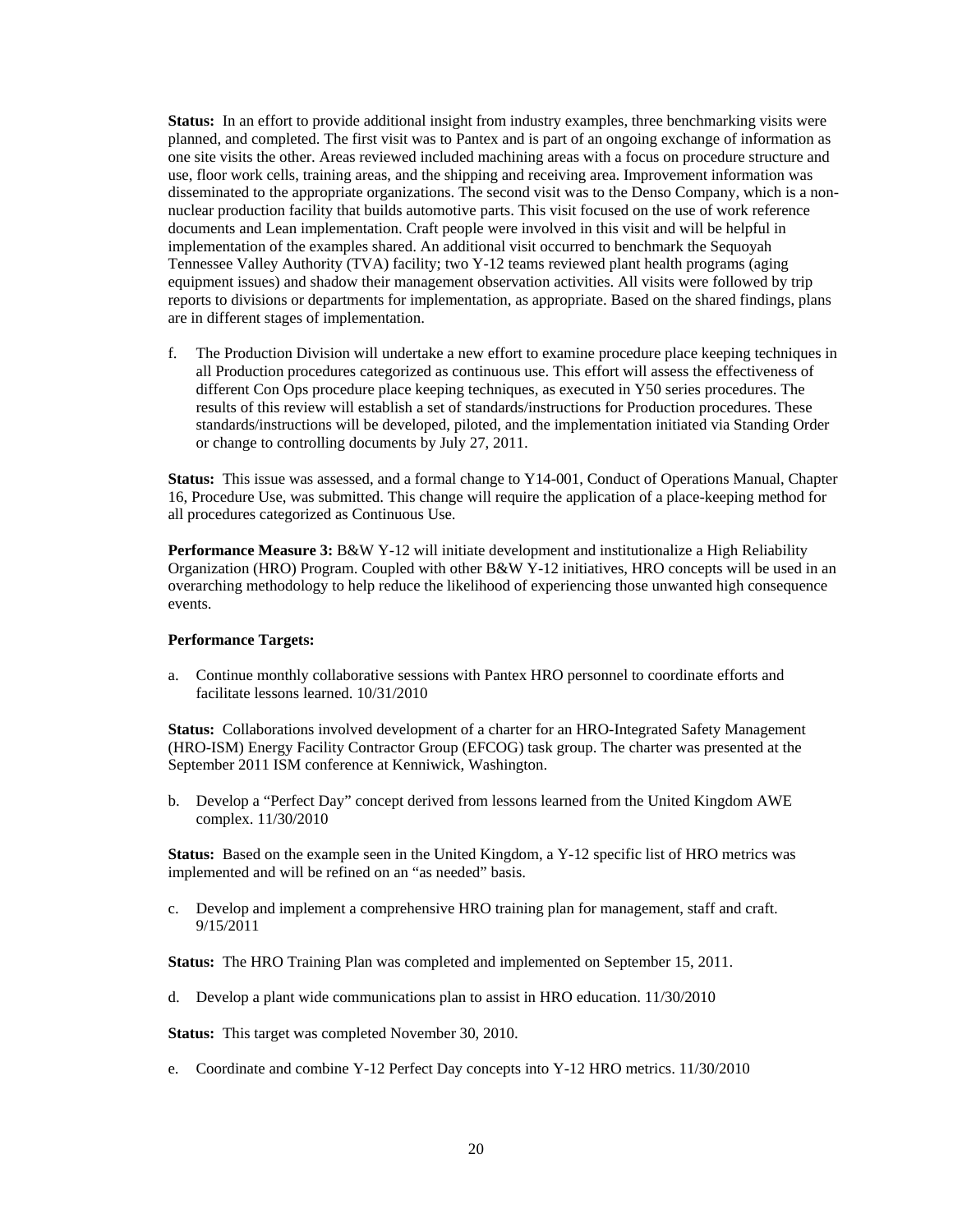**Status:** This target was completed November 30, 2010, and Y-12 Perfect Day metrics were incorporated into Y-12 metrics. The initial definition of HRO metrics was completed and will continue to be refined as necessary. A Perfect Day is defined as a day at Y-12 with no recordable work-related injuries, no occurrence reports, no environmental violations, no technical safety requirement (TSR) violations, no incidents of security concerns, and no "urgent" ConOps events.

f. Deploy refined HRO CAS Metrics for optimum management utilization. 12/31/2010

**Status:** This target was completed December 31, 2010.

g. Develop Y-12 HRO reference guide for mid level managers. 12/31/2010

**Status:** This target was completed December 31, 2010.

h. Develop and continue deployment of a Human Performance Improvement (HPI) Implementation plan. 1/31/2011

**Status:** This target was completed January 31, 2011. An HPI plan was rolled into a comprehensive Environment, Safety, and Health (ES&H) Plan.

i. Coordinate or host a DOE complex-wide meeting of HRO program managers to foster improved complex collaboration and initiate a strategy to integrate the HRO program in the EFCOG working group structure. 4/30/2011

**Status:** This target was completed March 31, 2011, through April 1, 2011.

j. Develop methods to determine HRO training effectiveness. 4/30/2011

**Status:** This target was completed April 28, 2011. Three methods were developed to use in determining HRO training effectiveness.

k. Coordinate and conduct an HRO workshop with Y-12 and YSO. 6/30/2011

**Status:** An HRO workshop was conducted with YSO Facility representatives on July 21, 2011, as part of the YSO Continuing Training Program.

l. Conduct an assessment of HRO transition implementation and validate remaining actions to full implementation. 9/30/2011

**Status:** An assessment of the HRO process implementation was completed.

**Performance Measure 4:** Production Training will implement a new drill program by September 1, 2011 in response to the FY 2010 internal training self-assessment and management direction.

#### **Performance Targets:**

a. Production management for certified areas will develop an operational drill schedule, such that outside groups are included in operational drills by October 31, 2010. Examples include: RadCon, Crit Safety, Industrial Safety, Security and Fire Protection.

**Status:** This target was completed October 2010, and an operational drill schedule was issued.

b. Production Training will revise the current Training Document and Administrative Guide (TDAG) to include parameters, forms and metrics for operational drills by December 31, 2010.

**Status:** The TDAG was revised and approved on March 23, 2011.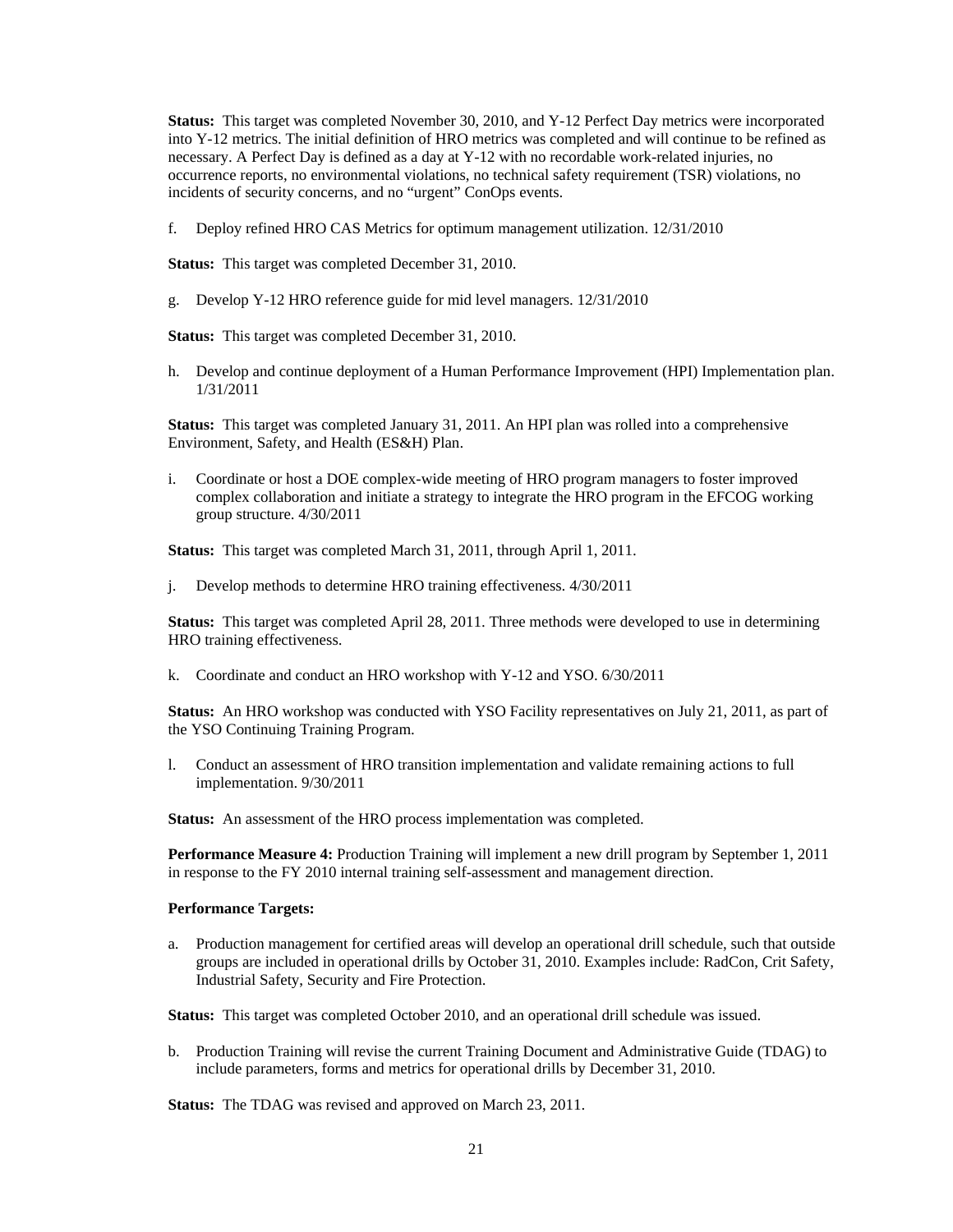c. Facility Drill Coordinators (FDCs) will be checked and assigned drill coordinator requirements profiles by January 31, 2011.

**Status:** This target was completed October 2010.

d. Current Production Drill codes used in SAP will be streamlined, with a minimum of 20 Q-numbers delimited from service by March 31, 2011.

**Status:** Production delimited 68 Production Drill SAP Course (Q) numbers on April 7, 2011.

e. No personnel with drills presently assigned as part of their training requirements will be deficient on their drill training, as reported on the monthly Training Requalification Reports put forth by the Training Management and Delivery Organization by July 31, 2011.

**Status:** This target was completed per monthly SAP reports.

#### **D. Training and Qualifications**

**Performance Measure 1:** B&W Y-12 will conduct DOE O 426.2 based management assessments beyond those included on the FY 2011 Management Assessment Schedule.

#### **Performance Target:**

a. Conduct three or more additional management assessments.

**Status:** B&W has completed 7 additional Management Self Assessments. These assessments included one unplanned additional management assessment in UPF training; an assessment on collateral duties was completed by Environmental Management; and an assessment on baseline training requirements was completed by Environmental Compliance. Reports were provided to YSO; a review was performed and no YSO concerns were noted. B&W exceeded YSO expectations for this target.

**Performance Measure 2:** Production Training will develop a prototype tracking mechanism integrating the qualification requirements system and time recording system to track certified operator and supervisor proficiency by September 1, 2011.

#### **Performance Targets:**

- a. Develop a reporting model for a least one Building 9212 certified group of operators and supervisor, reflecting proficiency requirements.
- b. Perform an assessment of the model to demonstrate compliance with the proficiency standards outlined in DOE O 426.2.

**Status:** The prototype was developed for Enriched Uranium Process (EUP) chemical operators. Data is now entered into A-Plus and generated on the proficiency report. Programming is ongoing to resolve the interface using SAP numbers with the Corporate Information Center. B&W conducted a review of the electronic proficiency tracking model involving a pilot group from Enriched Uranium Production. The Programmatic Surveillance found the link with the A-Plus Time tracking and Proficiency tracking reports was working correctly. Proficiency can be tracked using A-Plus. YSO reviewed the evidence and has no concerns. This target is met.

**Performance Measure 3**: Production Training will develop and incorporate an electronic storage system in Versatile for the purpose of housing/staging current, approved training materials by September 1, 2011.

#### **Performance Targets:**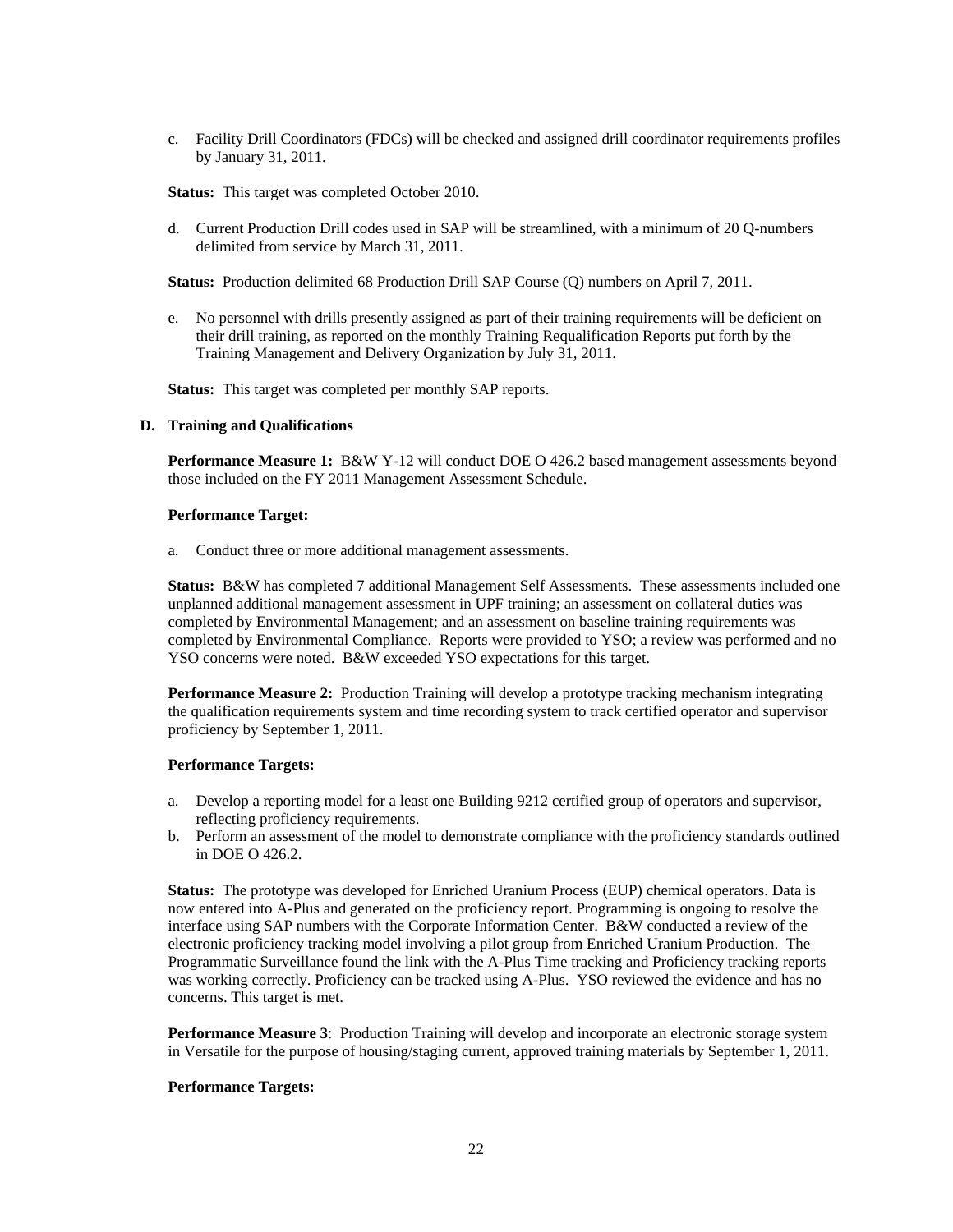- a. Establish file structure in Versatile.
- b. Programs will be easily auditable and will have access controls for training and audit personnel.
- c. At least one Production Organization will load training materials into the aforementioned structure.

**Status:** The file structure in the Versatile records management system for Enriched Uranium Special Process Production was completed and can be replicated for other departments. All of the training program files maintained in the Versatile system can now be easily retrieved by appropriate training users who have access to the system with Auditors given temporary access to view documents by training users. Production training will contact the Versatile programmer/lead to arrange "read-only" access to the Enriched Uranium Special Process Production (EUSPP) training files. The file structure and document storage for EUSPP is complete. This target was partially completed.

#### **E. Engineering and Nuclear Safety**

**Performance Measure 1:** The B&W Y-12 Engineering Program shall be managed and implemented in accordance with DOE Order 420.1 B, other applicable DOE and NNSA directives, orders, and policies; applicable S/RIDs; YSO directives and policies; and B&W Y-12 policies and procedures.

#### **Performance Target:**

a. By the end of FY 2011, the B&W Engineering organization is to implement a work management process to be used to track work requests, collect effort expended against the work requests, and to generate reports of actual vs. estimated performance. This task excludes work performed for UPF.

**Status:** This award fee item is 100% complete.

**Performance Measure 2:** The Y-12 Criticality Safety Program is implemented in accordance with requirements, and no significant deficiencies occur which negatively impact Y-12 operations or prevent the accomplishment of mission milestones.

## **Performance Target:**

a. In addition to the six Criticality Safety Evaluation (SCE) Upgrades identified in the October 2010 briefing to the DNFSB as Base Upgrade Targets, complete three additional CSE Upgrades. The three specific CSEs will be selected based on operational priority and NCS Grading Criteria. Completion of the CSE Upgrade means approved by SAE, and excludes implementation.

**Status:** This award fee item is 100% complete.

**F. Emergency Management and Fire Protection** 

 **Performance Measure:** The Fire Protection Organization shall reduce the amount of needed fire patrols due to system outages.

#### **Performance Targets:**

a. Reduce monthly fire patrols by 50%, based on the average number reported during December 2009- June 2010.

**Status:** This award fee item is 100% complete.

b. Reduce long term (fire patrols existing greater than 12 months) by 50%.

**Status:** This award fee item is 100% complete.

c. Complete replacement of the Edwards System Technologies (EST) by September 30, 2011.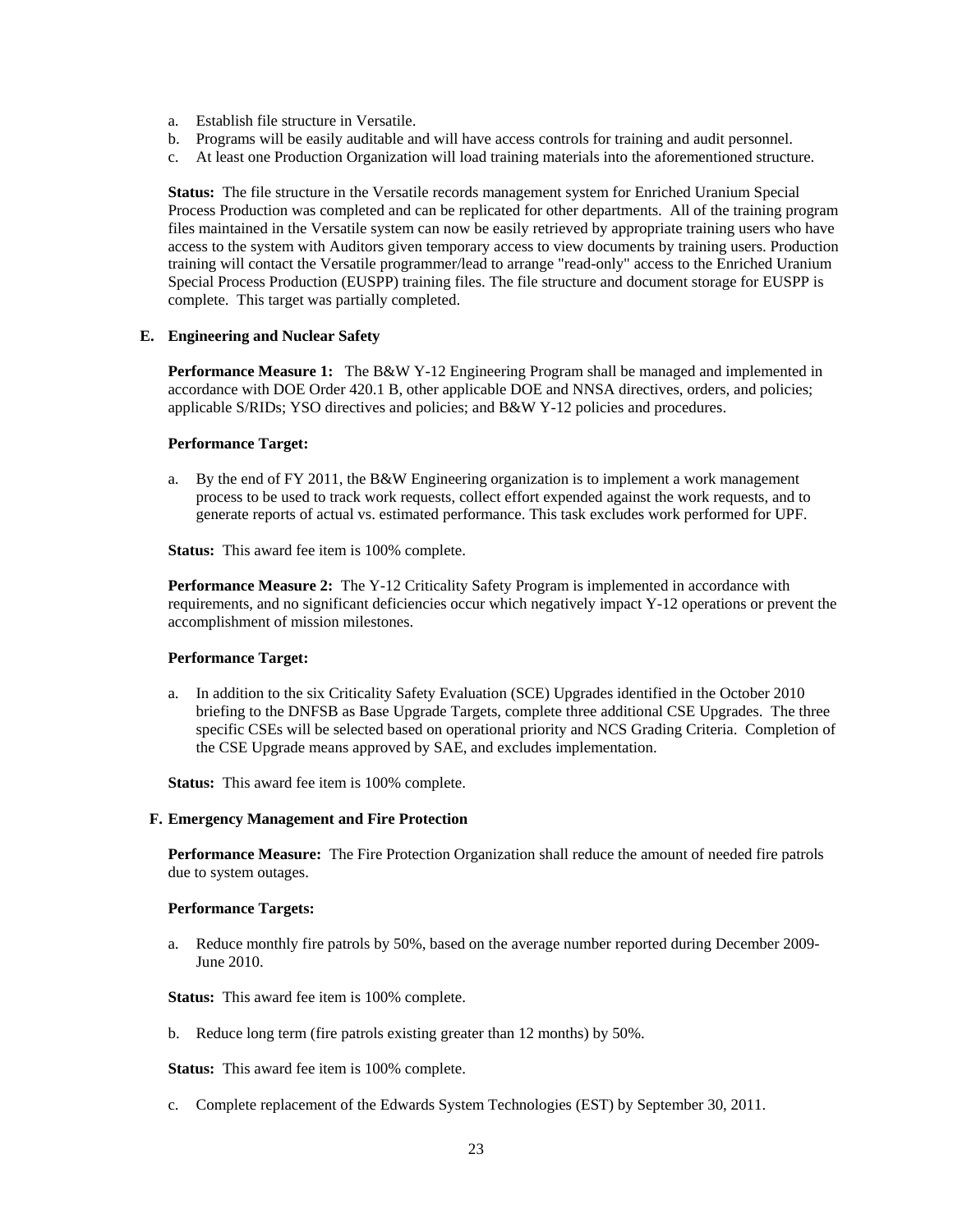**Status:** This award fee item is 100% complete.

#### **G. Quality Assurance**

**Performance Measure 1:** The B&W Y-12 Quality Assurance (QA) Program shall be managed and implemented in accordance with 10 CFR 830; DOE Order 414.1C; QC-1; other applicable DOE/NNSA directives, orders, and policies; applicable S/RIDs; YSO directives and policies; and B&W Y-12 policies and procedures.

#### **Performance Targets:**

a. Implement a SAP improvement to effectively manage and control Grade 1 and 2 SSC materials by June 30, 2011.

**Status:** This award fee item is 100% complete.

b. Properly post and control Grade 1 and 2 material storage areas in accordance with Y60-503 with the supporting QA implementing procedures and relocate material in proper areas as required by September 30, 2011.

**Status:** This award fee item is 90% complete.

#### **H. Safeguards and Security**

**Performance Measure 1:** Implement Security reform to improve mission effectiveness and drive cost efficiency.

#### **Performance Target:**

a. Security plans, policies, and procedures are to be updated and to reflect NNSA security policy and implemented by April 1, 2011.

**Status:** Y-12 implemented security reform initiatives (NAP Policies Physical Protection and Information Security) by April 1, 2011. This performance measure was met.

**Performance Measure 2:** Drive cost efficiencies through reducing the Security Footprint.

#### **Performance Target:**

a. Execute efforts per the implementation plan (as funded) to reduce the amount of classified matter by exceeding the Footprint Reduction Plan's schedule by 20%.

**Status:** This stretch target was not met. Funding was not provided.

**Performance Measure 3:** Realize operation efficiencies through modernization or operational/process improvements.

#### **Performance Target:**

a. Submit three percent of FY 2011 funding to YSO for submission to DNS by March 1, 2011, for potential reprogramming to another site or for DNS identified activity at the same site as approved by YSO.

**Status:** Baseline change proposals (BCPs) were submitted and approved for approximately one-half of the goal of 3% of FY 2011 B&W Y-12 FS-20 funding by March, 2011. Additional funding was identified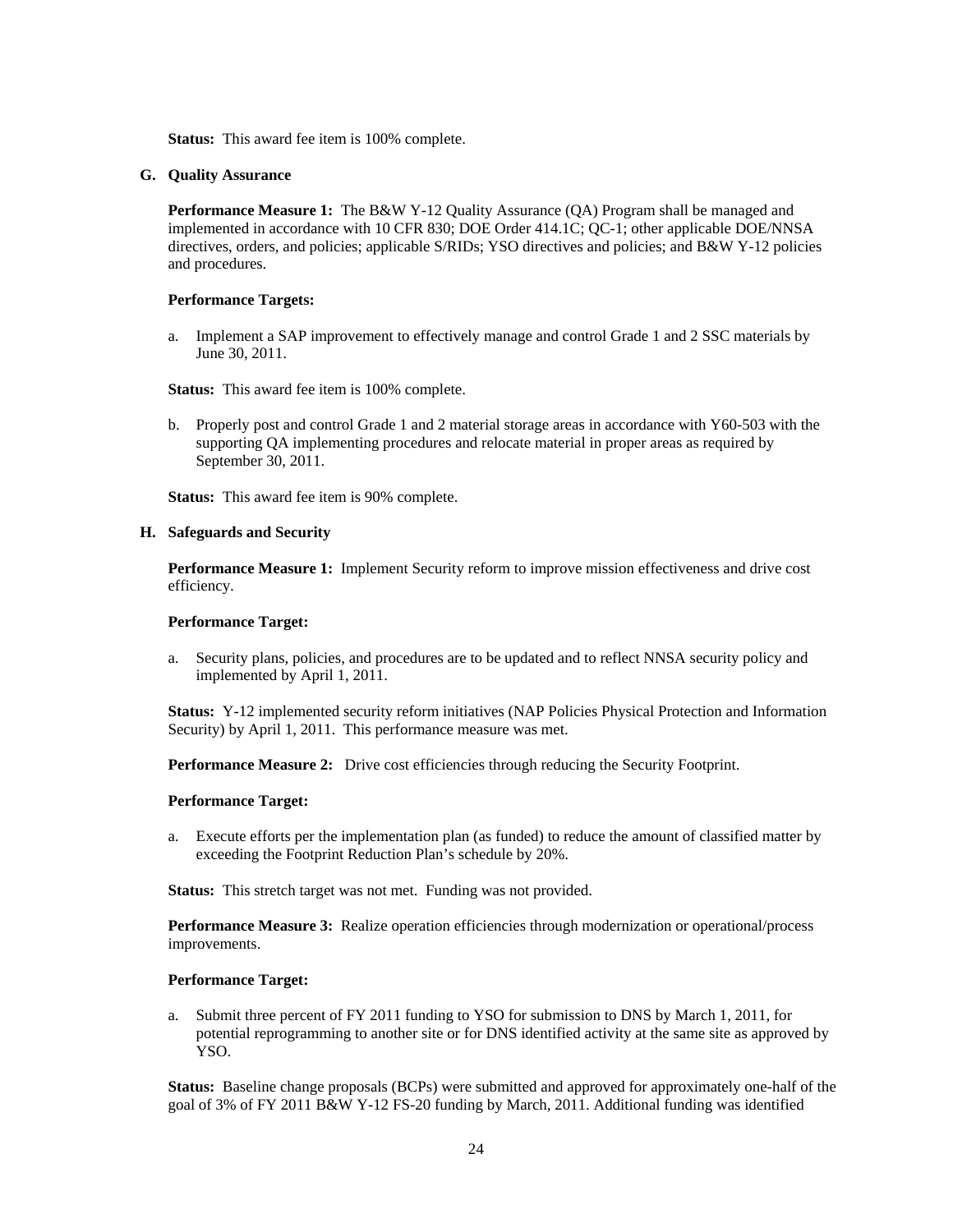during the second half of the year that was submitted for reprogramming at the end of the year and exceeds the total of 3% of the B&W Y-12 FS-20 budget. These funds were identified for potential reprogramming by Defense Nuclear Security (DNS). Tentatively, these funds will be used to address DNS-validated unfunded security requirements at Y-12.

Specifically, B&W identified and submitted \$1.6M in GSP projects savings for reprogramming through YSO in the BCP process. Targeted savings are only applicable to GSP funding. FY 2011 GSP funding is ~\$26M. The savings was slightly over 6% of GSP funding. Due to the shortfall in GSP funding needed to reach compliance, it was recommended that it be reprogrammed to other GSP projects at Y-12 and was approved as such. The projects where the money was saved were: Airborne Deterrent- \$795K; C3I CAS project - \$20K; and Portal 8 Standoff - \$250K. These were also submitted through the plant process for additional work performed. This performance measure was met.

**Performance Measure 4:** Develop an implementation of a best practices and lessons learned (LL) process to certify actions to increase effectiveness and efficiency as approved by YSO.

#### **Performance Target:**

a. Developed and implemented in the  $1<sup>st</sup>$  quarter of FY 2011.

Y-12 has a LL program in place and participates in the NNSA LL program. In addition, the LL program was reviewed as part of the Line Oversight/Contractor Assurance System (LO/CAS) affirmation review conducted earlier this FY. Safeguards and Security was specifically mentioned in the LO/CAS outbriefing as "doing it right."

**Status:** This performance measure was met.

**Performance Measure 5:** Comply, meet approved milestones, or maintain compliance with the GSP.

#### **Performance Target:**

a. Milestones are met ahead of schedule and 20% under budget.

**Status:** For the FY 2011, eight GSP projects were completed. All eight were completed ahead of schedule and seven were completed at less than the Contract Budget Baseline (CBB). These projects combined were completed at 23% of CBB which is below the 20% target.

## **III. INSTITUTIONAL MANAGEMENT AND BUSINESS**

#### **A. Property and Fleet Management**

**Performance Measure 1:** Conduct validation of 12 desktop guidance documents across all property functions (i.e., Business Services, FIS, WM, QA)

## **Performance Target:**

Three validations completed per quarter.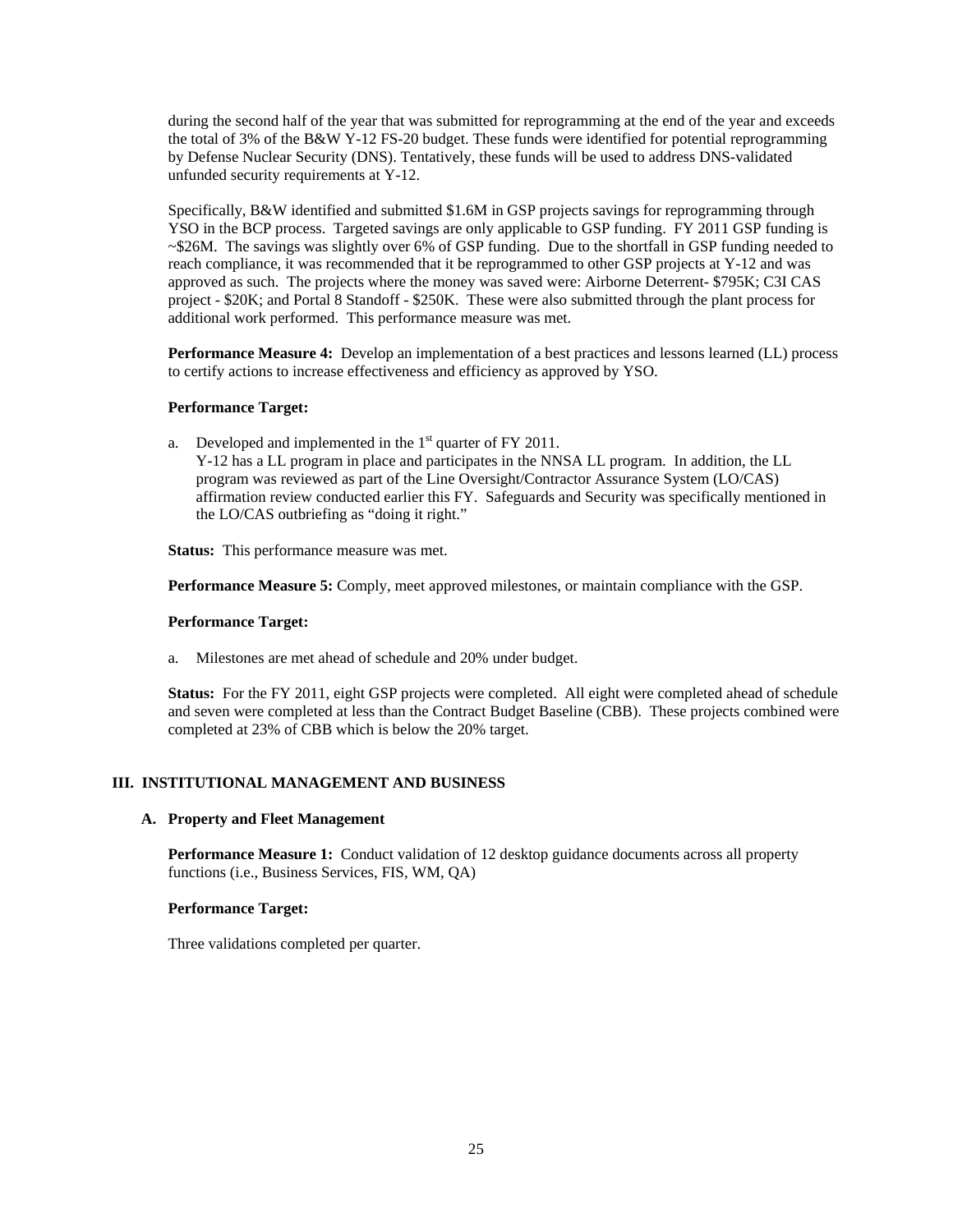**Status:** The Property Department conducted a validation of 20 separate desktop guidance documents, exceeding the three validations per quarter goal.

**Performance Measure 2:** Define the number of desktop Guidance Documents needed and implement in Stores, Receiving/Shipping, Delivery and Property.

## **Performance Targets:**

- a. Complete Desktop Guidance Documents for Receiving/Shipping by February 1, 2011 (FI&S)
- b. Complete Desktop Guidance Documents for Stores by June 1, 2011 (FI&S)
- c. Complete Desktop Guidance Documents for Delivery by August 1, 2011 (FI&S)
- d. Complete Desktop Guidance Documents for Property by August 1, 2011 (FI&S)

**Status:** All desktop guidance documents for Receiving/Shipping, Stores, Delivery and Property were completed by their due dates.

**Performance Measure 3:** Develop a metric to better measure Excess Pickup performance and define mutually agreed upon criteria for dark blue, light blue, green, yellow, and red by 12/21/10.

## **Performance Target:**

a. Contractor will be measured against the criteria on a monthly basis beginning in January 2011.

**Status:** A metric was developed to track the number of truckloads rather than individual items as the performance criteria to better measure excess pickup. A running average of 8 truckloads of excess materials to be picked up each month was used as a baseline, with the measure beginning in January 2011. A defined criteria for Dark Blue, Light Blue, Green, Yellow and Red were established by the scheduled due date of 12/21/10. The average number of truckloads per month beginning in January 2011 through September 30, 2011 was 14 truckloads. In addition, pre-2011 open excess notifications were tracked and a reduction of 82% was reached from January to September (158 items down to 28 items).

#### **B. Process and Productivity Improvement**

**Performance Measure 1:** Manage and execute productivity improvement through implementation of initiatives to improve site performance against budget and schedule targets.

#### **Performance Targets:**

a. Attain an additional \$5M in efficiencies and cost avoidance realized from productivity initiatives and Y-12 Site- Wide productivity improvement efforts.

**Performance Measure 2:** Manage and execute productivity improvement through implementation of initiatives to improve site performance against budget and schedule targets.

#### **Performance Target:**

a. Attain an additional \$5M in efficiencies and cost avoidance over the \$40M essential and \$5M stretch in performance measure 1 above for a total of \$50M. (CR 11-27r1 \$200K)

**Performance Measure 3:** Manage and execute productivity improvement through implementation of initiatives to improve site performance against budget and schedule targets.

#### **Performance Target:**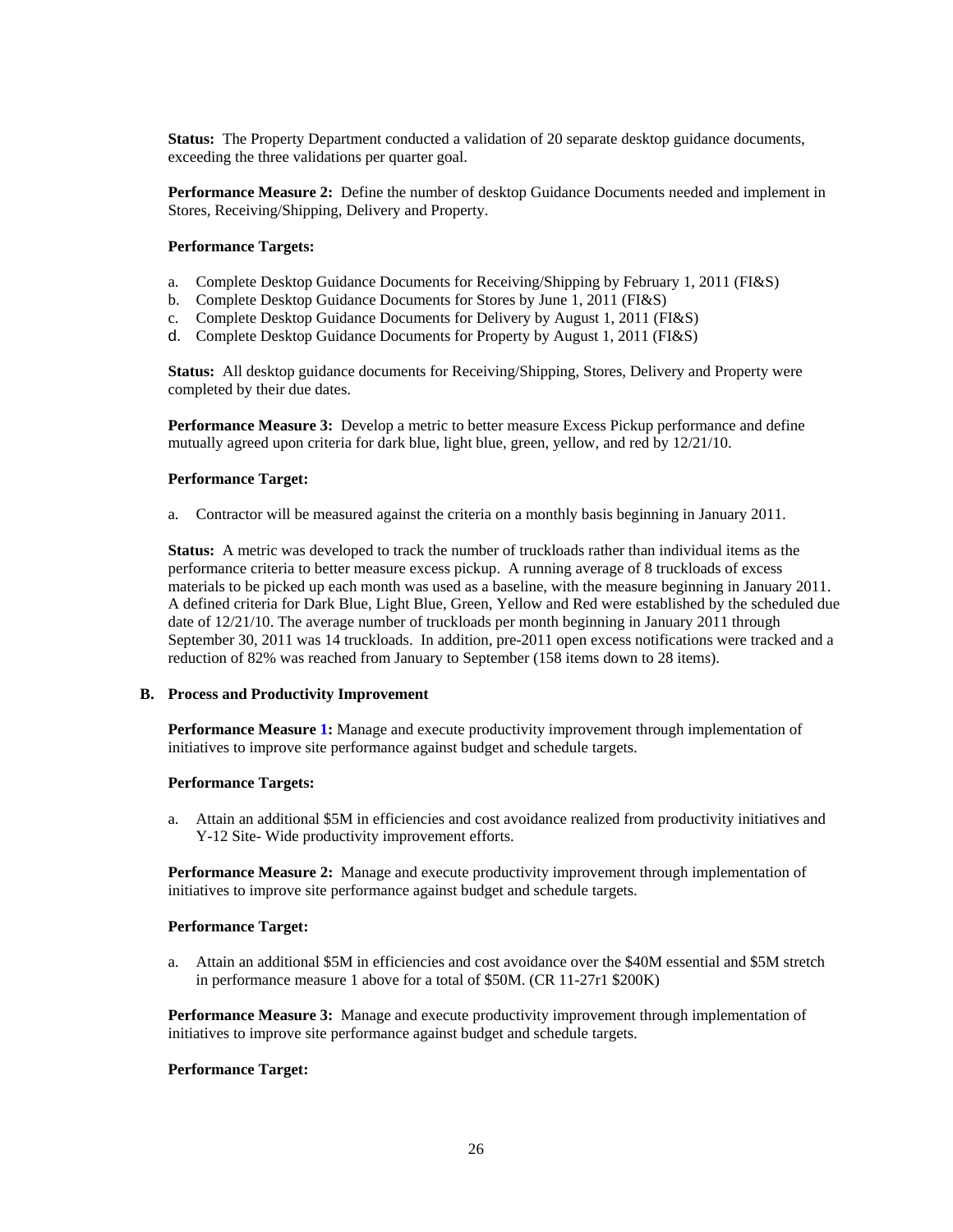a. Attain an additional \$5M in efficiencies and cost avoidance over the \$50M already identified in essential and stretch for a total of \$55M. (CR 11-27r1 \$300K)

**Status:** A final total stretch of \$21.8M in efficiencies and cost avoidances was achieved in FY 2011. Given B&W's performance in achieving the base goal early in FY 2011and the number of continuous ongoing initiatives thereafter, the stretch goal of \$15M was exceeded in a relatively impressive manner.

## **C. Information Technology**

## **Performance Measure 1: Advance Y-12 classified wireless capabilities to support the MoMentum project.**

#### **Performance Targets:**

a. Approve telecommunications proposal for Fortress Equipment (dependent on Fortress delivery of Suite B hardware and NSA approval of hardware) and wireless thin client devices. (6/30/11)

**Status:** Approval of the Telecommunications proposal was obtained on June 13; approximately two weeks ahead of schedule. Milestone completed successfully with no issues/concerns.

b. Approve cyber security plan to allow testing of wireless access points and thin client devices in the unclassified environment. (8/15/11)

**Status:** Cyber security plan was approved on July 27, 2011 which allowed testing of the access points and thin client devices. Milestone completed successfully with no issues/concerns.

c. Demonstrate feasibility of Fortress equipment with wireless thin client in the unclassified environment. (9/30/11)

**Status:** Testing demonstrated that the Fortress equipment was not feasible for Suite B use in the Y-12 environment due to immaturity of the technology and issues associated with Microsoft's support for emerging Suite B standards. This early testing/pilot will allow Y-12 to abandon Fortress investments and to pursue Aruba solutions in FY 2012. Milestone completed successfully with no issues/concerns.

**Performance Measure 2:** Improve the Y-12 visitor experience and lower operational costs through automation and deployment of IT solutions.

#### **Performance Targets:**

a. Develop a Y-12 Visitor Portal in the DMZ for guests to register a visit. (9/30/11)

**Status:** Application went into production on September 6 and was verified by YSO during a walkthrough. Milestone completed successfully with no issues/concerns.

b. Convert existing visitor forms to online forms in the Visitor Portal. (9/30/11)

**Status:** Multiple paper forms replaced through the online portal. Protective Force personnel demonstrated the large amount of paperwork no longer needed due to the new process. Milestone completed successfully with no issues/concerns.

c. Automate workflows to allow electronic approvals of visits. (9/30/11)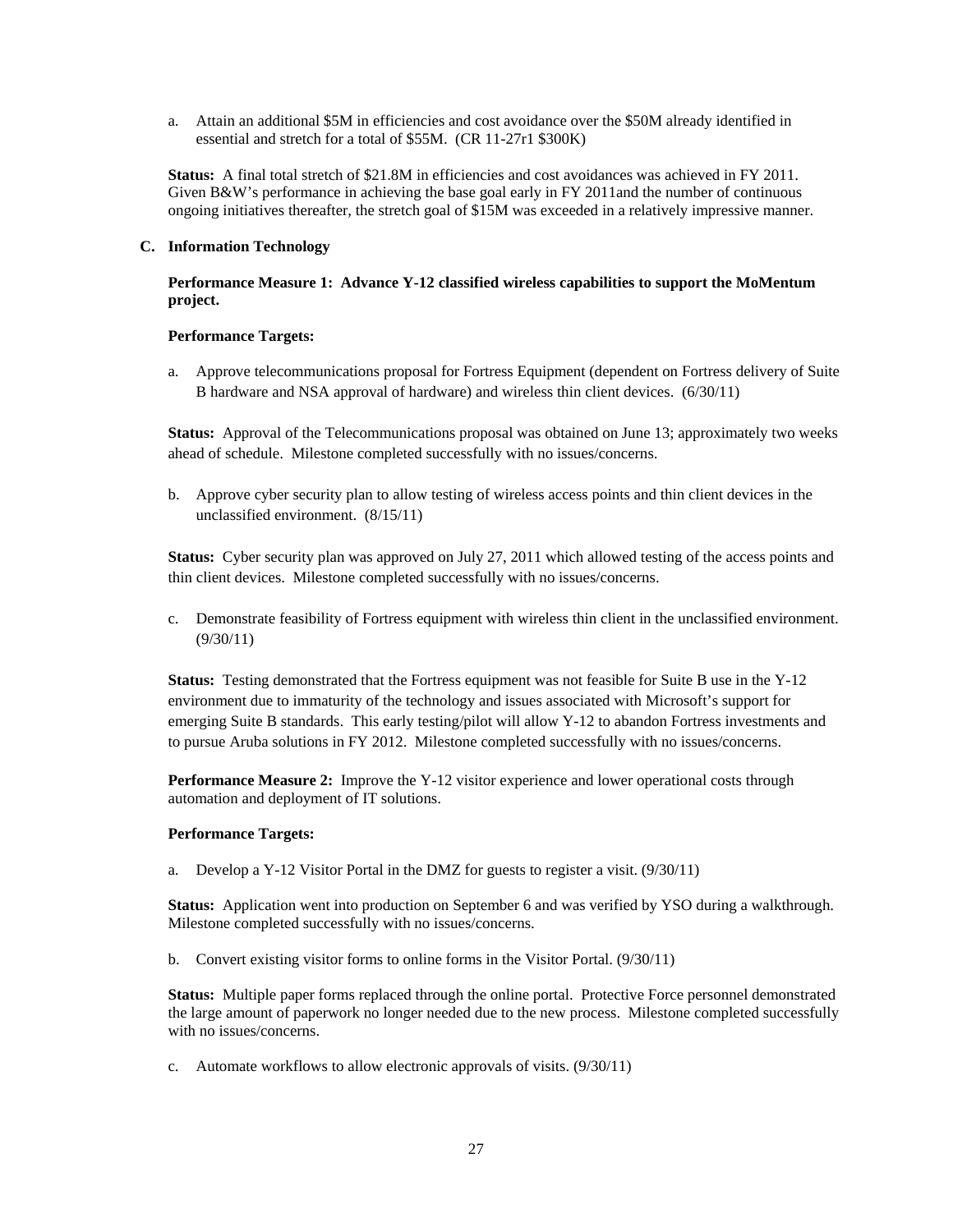**Status:** Watched demonstration of the workflow process along with the electronic signature capability. Milestone completed successfully with no issues/concerns.

d. Allow visitors to take required online visitor training prior to arrival on-site. (9/30/11)

**Status:** Several sets of training are enabled through the web portal. Milestone completed successfully with no issues/concerns.

e. Establish kiosks at NHC Visitor's Center to allow users to complete forms while on-site.

**Status:** Five new kiosks have been installed at the NHC that are powered by thin clients connected to a Digital Subscriber Line (DSL). This configuration allows visitors to securely check into Y-12. Milestone completed successfully with no issues/concerns.

f. Develop plan and process to facilitate and streamline the provisioning of unclassified computing accounts from the Visitor Portal. This will include requesting the information, preliminary training, and approvals. Actual account creation and password distribution will take place at Y-12 once the visitor is verified onsite. (9/30/11)

**Status:** New process allows UCAMS to create an account earlier since the badge number is generated when the visitor registers online. This creates efficiencies by getting the account in the queue earlier and eliminating wait time when the visitor arrives. Milestone completed successfully with no issues/concerns.

g. Deploy "hotel" segregated wireless access for Y-12 guests and employees in the NHC and select conference rooms in JCC (dependent on Enterprise Wireless pilot funding). (9/30/11)

**Status:** Verified deployment of the hotel network in NHC by walkthrough and was able to connect to the guest network from a variety of devices including a tablet and smart phone. Watched a B&W employee connect to the intra-net through a government furnished and configured laptop. Milestone completed successfully with no issues/concerns.

**Performance Measure 3:** Advance the Y-12 capabilities to facilitate communicating documents with the external stakeholders.

#### **Performance Targets:**

a. Demonstrate basic capability for passing information between SAP and ePegasus (45 days after receipt of signed interconnect agreement and interface code from the NNSA SC).

**Status:** Complete. The interconnect agreement is completed and testing has demonstrated the ability to complete workflows and pass documents and data between the NNSA Service Center and Y-12 using the Application Programming Interface (API). YSO has not yet transitioned to ePegasus so this feature is not yet implemented in production. However, the milestone is met based on B&W's demonstration of the required capability.

b. Enhance ePegasus and SAP interface to allow the passing of documents between systems (90 days after 1<sup>st</sup> deliverable).

**Status:** Complete. Demonstrated capability to easily pass documents electronically between systems. YSO has not yet transitioned to ePegasus so this feature is not yet implemented in production. However, the milestone is met based on B&W's demonstration of the required capability.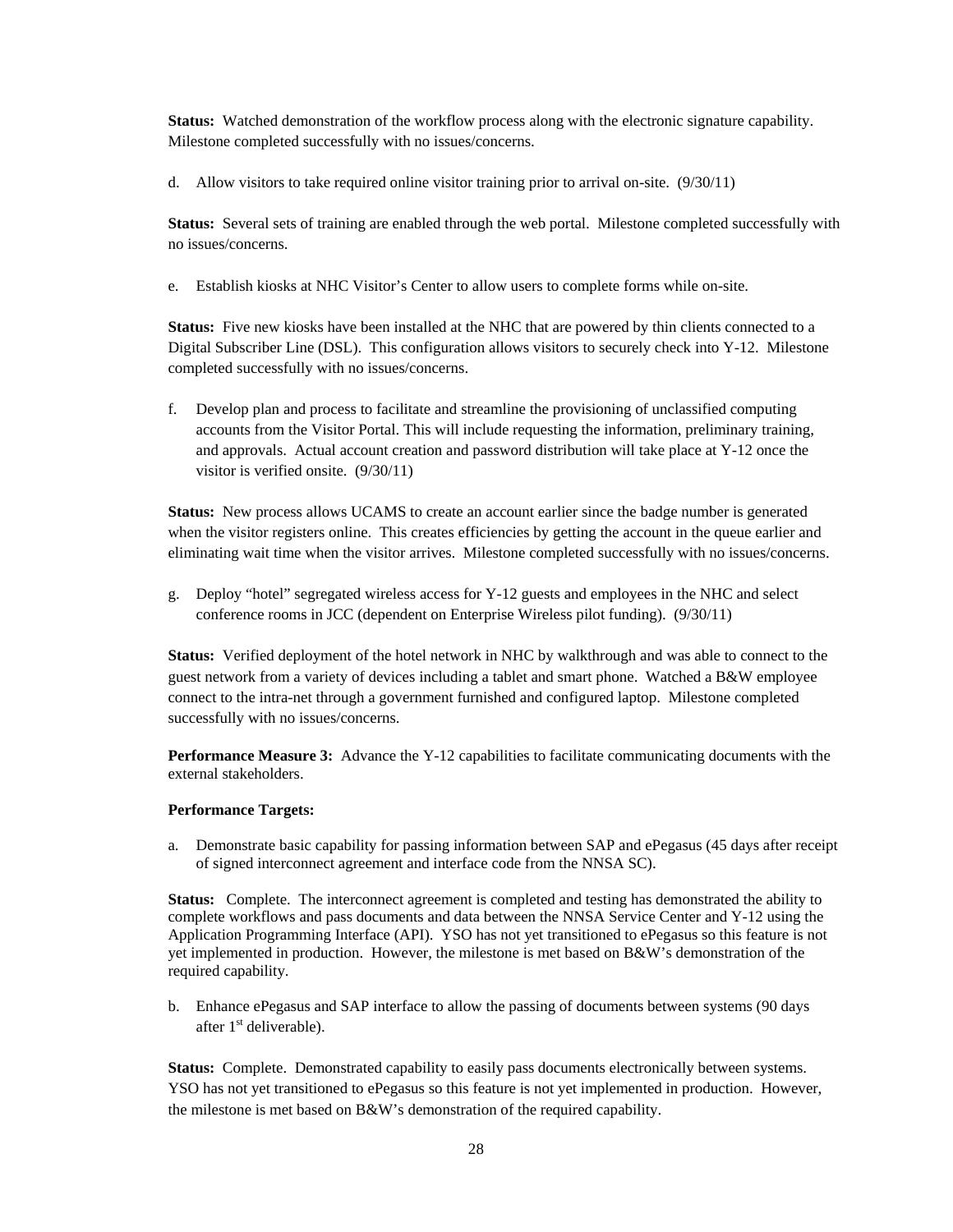c. Provide external document portal to support external project stakeholders for the Uranium Processing Facility (dependent on funding). (9/30/11)

**Status:** The External Project Collaboration System (EPCS) project was not successfully deployed in this FY. The milestone was not met.

#### **D. Nuclear Nonproliferation/Interagency Work**

**Performance Measure:** Develop a Y-12 NN/CW strategic vision and implementation plan that supports the NNSA goal of transformation to a Nuclear Security Enterprise that is an enduring national asset. The plan will be integrated with other Y-12 strategic planning efforts including the overall site vision as documented in the Master Site Plan. The plan should include an assessment/benchmarking of NN/CW customer needs and the strategic partnerships, Y-12 core competencies, technologies, facility and infrastructure, and personnel needs to implement the vision. Aggressive strategies, milestones, and communication plans should be developed for implementation of the vision.

#### **Performance Target**:

a. Plan is due September 1st with progress briefings to YSO senior management in February and May (initial draft plan due).

 **Status:** The Emerging Missions Strategic Vision and Implementation Plan (new name) was an excellent product that identified key milestones for expanding Y-12 work in this key National Security mission area.

#### **E. Procurement and Contract Management**

 **Performance Measure:** Increase SCMC utilization

#### **Performance Target:**

**a.** Increase the utilization of SCMC developed commodity agreements/contracts as a means to drive supply change cost savings.

**Baseline Events (Sealed bid w/Rank) = 60 Sealed Bid (RFP) = 100 Combined spend = \$70M Common Catalog usage 2000** 

 **Stretch Goals Events (Sealed bid w/Rank) = 70 Sealed Bid (RFP) = 125 Combined spend = \$80M Common Catalog usage = 2500** 

**Status:** B&W Y-12 successfully met two out of the four parts. The fact that two were not met is indicative of setting thoughtful goals that really were a challenge to meet.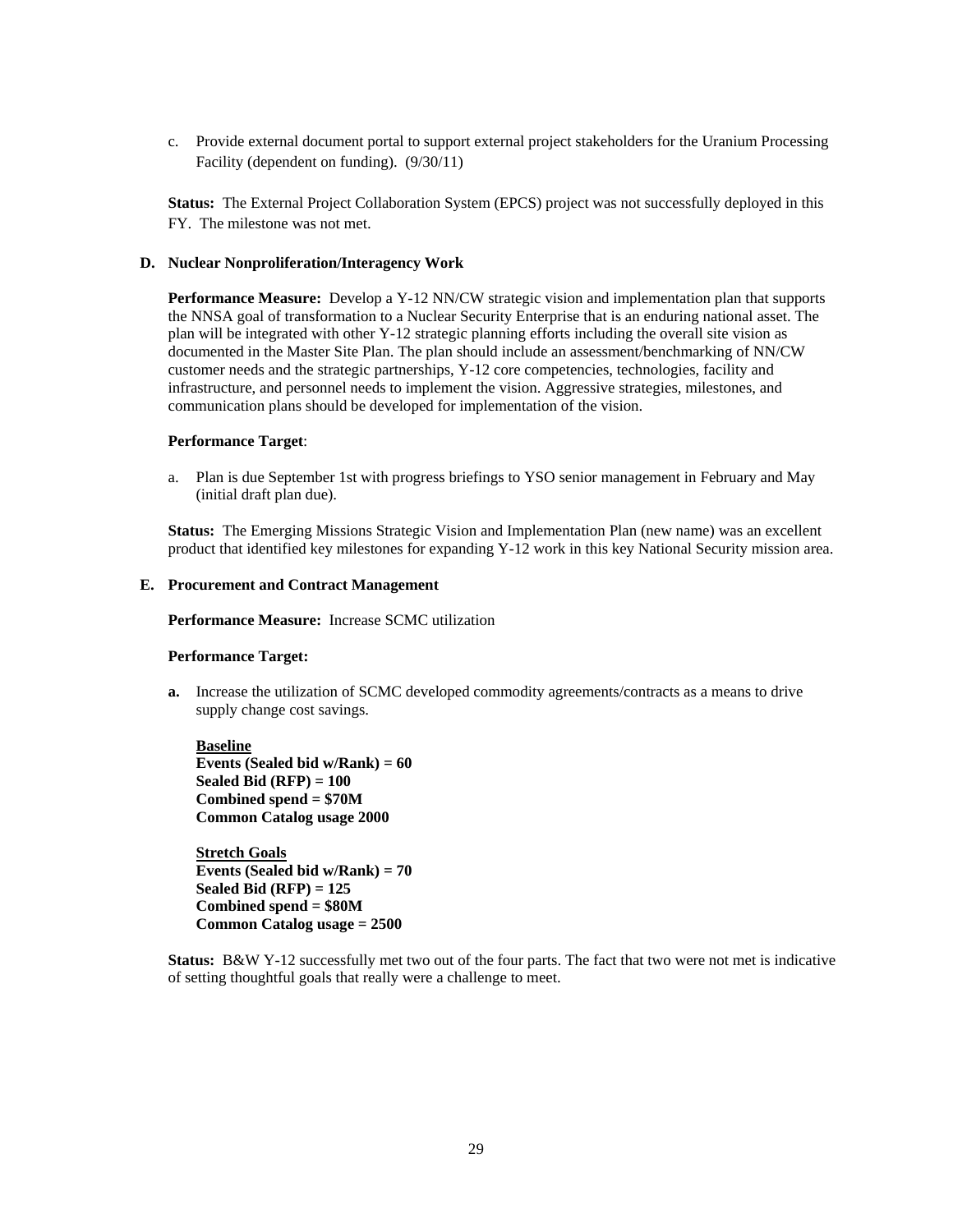## **ESSENTIAL PERFORMANCE BASED INCENTIVES**

## **I. Program**

**A. HEUMF Transition (multi-year) –** The transition to HEUMF continued by moving containers from 9998 (H2 area). All SST-E qualified containers have now been moved from this area. In the second half of the FY, the program completed 9998 and started working in 9204-2E.

## **B. UPF**

- 1. Engineering Procurements of Security Doors, Elevator, Control System Specification, all awarded by 9/15/2011. The UPF Project successfully awarded the three subcontracts identified in this milestone.
- 2. Issue Revision 0 Process System Piping and Instrumentation Diagrams (P&ID's) by 5/31/2011. The UPF project successfully completed this milestone with the issuance of P&IDs and supporting documentation.
- 3. Issue Preliminary Safety Design Report (PSDR) full scope to YSO by 7/15/2011. Project delivered on time but full payment was not recommended
- 4. Submit CD-3A Site Readiness package by 9/19/2011. The fee board recommended nonpayment for this milestone based on technical and schedule inadequacies and an unacceptable level of cost and schedule risk with the package as submitted.

## **C. Line Item Milestones**

- **1. Nuclear Facility Risk Reduction Project** Submit to the YSO a final Critical Decision 3B (CD-3B) Package by August 31, 2011 for submittal to the Acquisition Executive for approval. The package was submitted in a timely manner on June 28, 2011. Revision was made in a timely manner in response to the IPR held in August 2011.
- **2. Security Improvements Project** Meet Level 2 milestone for completion of TAUS construction by the project baseline date of 5/11/2011*.* The Security Improvements Project met this Performance Based Incentive.
- **3. Production Microwave (PMW)** By September 6, 2011, submit a letter to the Acquisition Executive requesting start-up authority based upon the completion of a successful Readiness Assessment as outlined in the Project Execution Plan. This milestone was not met.
- **D. W76 LEP**  This PBI included completing xxx each WR Boat Assembly units on at least a 90-day lead to the PCD (2010-B-PUB, 1/05/10); completing xxx unique shelf life assemblies; completing recertification of xxx sets of WR Case Parts on at least a 90-day lead to the PCD (2010-B-PUB), 1/05/10); and completing xxx each WR Boat Assembly units in addition to those defined above. Each performance measure was satisfactorily completed.
- **E. Dismantlement and Disposition**  Performance measures were to complete the dismantlement of xxx W70 units; complete the dismantlement of xx B61 units; complete the dismantlement of B53 unit; complete the dismantlement of additional B53 units by September 30, 2011; maintain readiness throughout FY 2011; complete the necessary preparations to ship 8,000 ft3 of weapon components off-site; complete nondestructive evaluation on 4 W84 units and rapid teardown on 2 W84 units; complete the initial dismantlement of B83 unit within 40 working days of startup authorization; and complete the dismantlement of B83 units. Each performance measure was satisfactorily completed.
- **F. Stockpile Systems**  The performance measures contained within this PBI were to complete W76-1 JTA-2 (1) unit; complete 3 each W78 (2) JTA-5 w/Mid Case; complete 3 each W88 JTA-1,2,3,4 Components (1) units; complete Quality Evaluation NDE on 11 total units; complete Quality Evaluation D&I on 11 total units; complete Quality Evaluation Component Testing on 12 total units; issue Quality Evaluation Reports on 14 total units; complete Non-Destructive Evaluation Screening on 32 total units; complete 16 evaluations per design agency specification; complete 28 evaluations per design agency specification; and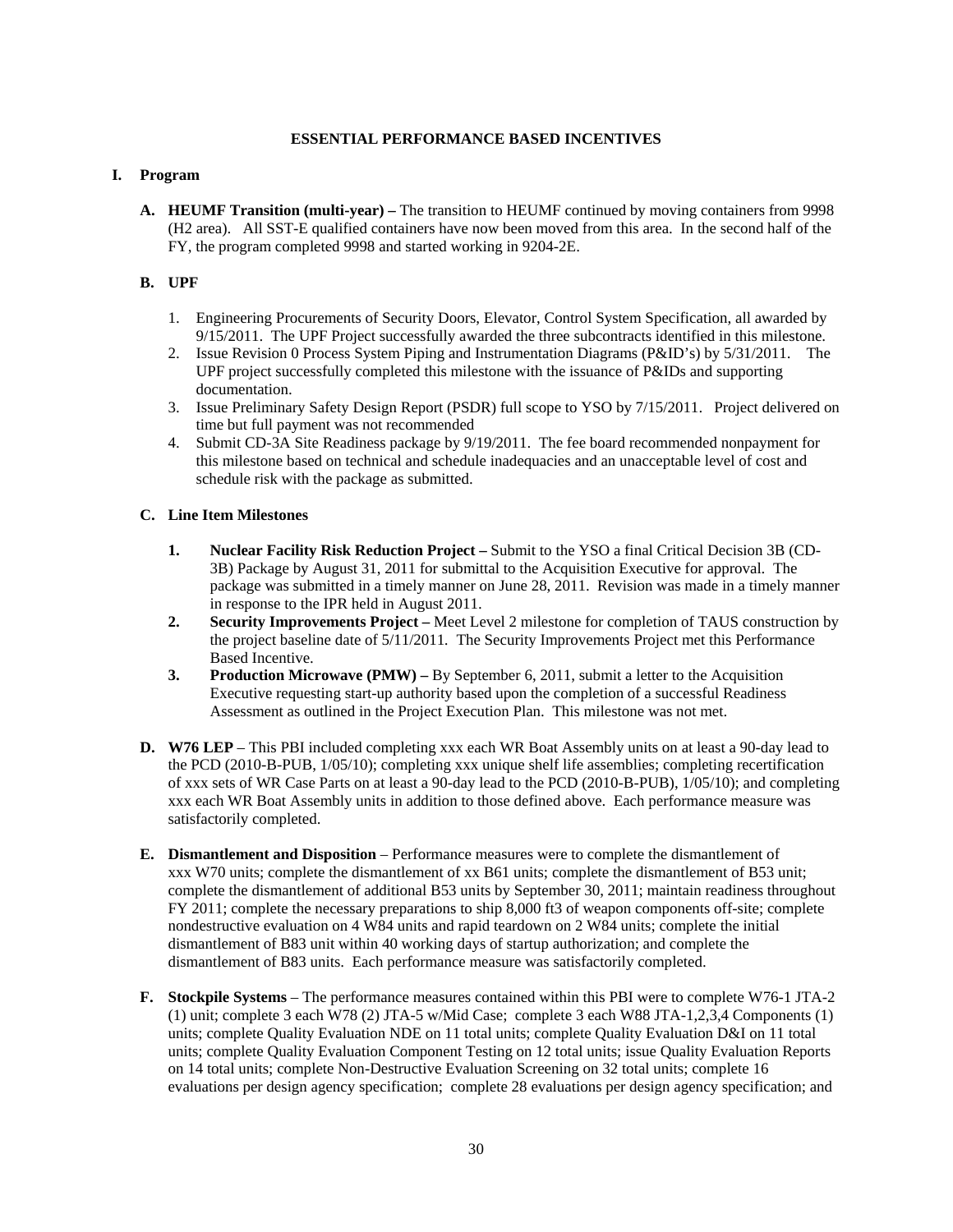complete and submit B&W Y-12 input to the Weapon Design and Cost Report (WDCR). Each performance measure was satisfactorily completed.

## **II. Operations**

- **A. Legacy Waste Completion** YSO approved a change to the completion target based on unanticipated conditions. The new target was successfully completed. An additional six legacy containers will be addressed in FY2012.
- **B. Disposition Excess Nuclear Material** Three performance measures are included in the PBI II.B "Disposition of Excess Nuclear Materials," with one of the Measures having 12 sub-measures. All of the measures were completed on schedule and within cost. The measures were challenging and resulted in a substantial amount of excess nuclear material being removed from the Y-12 site and supported the consolidation of nuclear material on the Y-12 Site.
- **C. Unneeded Materials and Chemicals** This PBI was successfully completed.

#### **D. Security Infrastructure Upgrades**

Y-12 met all performance targets. All FY 2011PBIs were completed on time.

- 1. Red/Black Video Separation
	- a. Document functionality test report (software acceptance test).
	- b. Red system approved ISSP.
	- c. Black system approved IATO/IATT.
	- d. Approved project turnover notebook (signed by system owner).
- 2. Two person validation
	- a. Screen shot from the Software Application Management system showing completion of all SQA requirements (system moved from development to Maintenance mode).
	- b. Completed User Acceptance Plan.
	- c. Completed Configuration Management Plan.
	- d. Approved Cyber Security Plan.
- 3. Portal 24 Generator
	- a. Project Execution Plan (PEP) Addendum (including approved changes) for the Portal 24 Upgrade project.
	- b. CFC design package.
	- c. Procurement documentation.
	- d. Performance testing documentation.
	- e. Approved Project Turnover Notebook (signed by System Owner).
- 4. Alternate Biometric at PA Portals
	- a. Grading Work sheet, GWS-S&S-DACS, showing inclusion of new equipment.
	- b. Updated drawing E2E900024AOO7.
	- c. YAREA-SEC-004.

## **E. GSP Implementation Upgrades**

- 1. Area 5 Fort Engagement (Towers 2 & 3)
	- a. Completed construction.
	- b. Completed project turnover activities.
- 2. Airborne Deterrent System (Phase II)
	- a. Completed construction of bridge and stairs.
	- b. Completed construction in open area west of Building 9212.
	- c. Completed project turnover activities.
- 3. Portal 8 Stand-off (Hostile Intent Engagement)
	- a. Completed construction.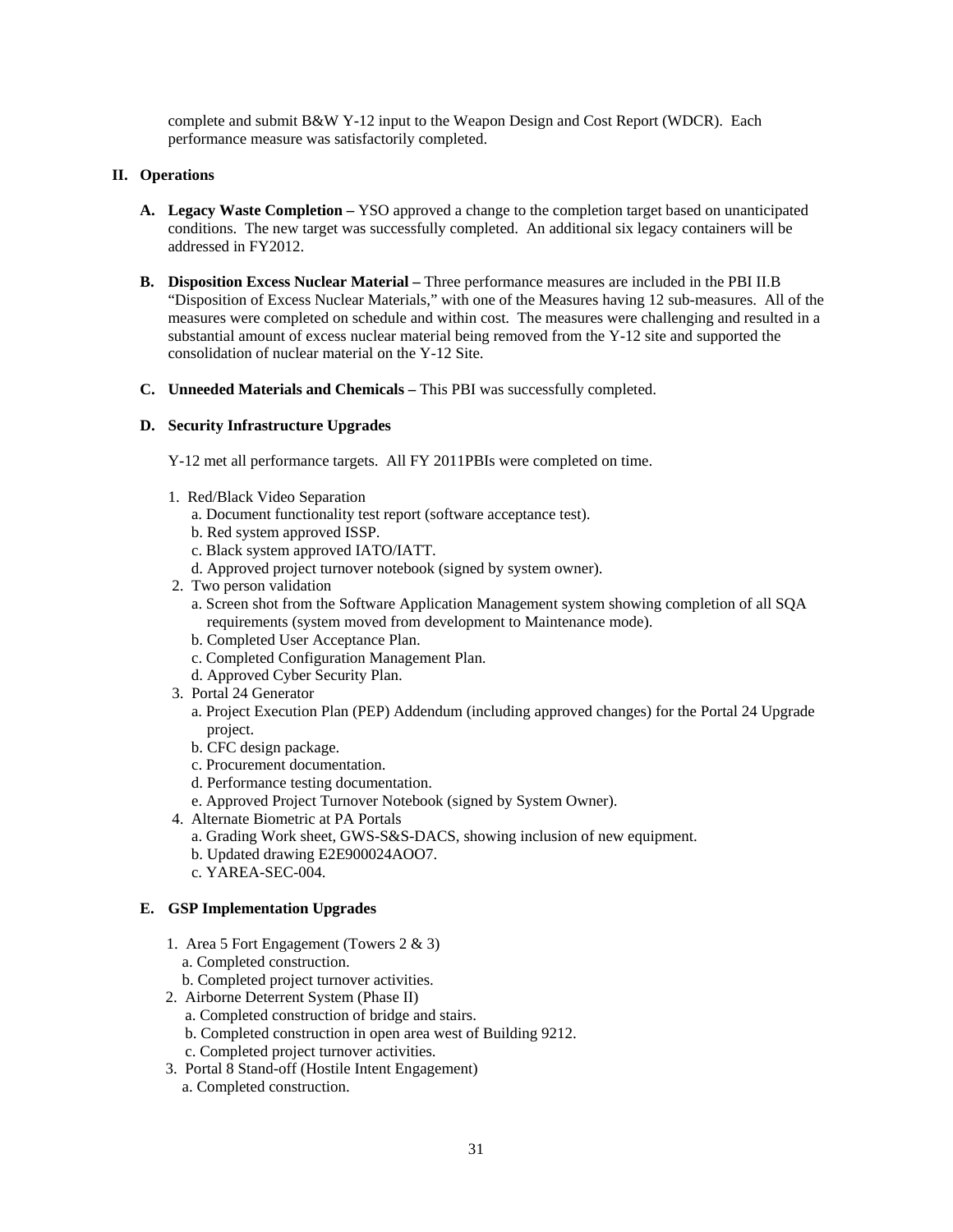- b. Completed functional testing of VDS gates.
- c. Completed project turnover activities.
- 4. Bear Creek Road Closure
	- a. Completed construction (includes closure of Bear Creek Road).
	- b. Completed performance testing of Fence 6 system alarm components.
	- c. Completed project turnover activities.
- 5. VTR Upgrades
	- a. Completed Title I & II design and issue CFC design package.
	- b. Completed procurement orders as defined in the Procurement work breakdown structure.
	- c. Completed construction/ installation of security panels and alarms in Building 9204-2E.
	- d. Completed performance testing of system alarm components in Building 9204-2E.
- 6. Portals 8 & 14 Barrier Upgrades
	- a. Completed Title I & II design and issue CFC design package.
	- b. Completed procurement orders as defined in the Procurement work breakdown structure.
	- c. Completed construction/ installation of west vehicle access gates (2 gates) (does not include electrical scope/tie-ins).
- 7. Corridor Access Control
	- a. Completed Title I & II design and issue CFC design package.
	- b. Completed procurement orders for materials.
	- c. Completed construction.
	- d. Completed project turnover activities.
- 8. Portal 8 Inspection Enhancements
	- a. Completed Title I & II design and issue CFC design package.
	- b. Completed procurement of canopy and installation subcontractor.
	- c. Completed installation of Modular Portal at Portal 14.
	- d. Completed performance testing of Modular Portal access control and system alarms and place portal into operation.
	- e. Completed demolition of a portion of the existing concrete pad at Portal 8 per the CFC design package.
- 9. Portal 11 Access Control
	- a. Completed Title I & II design (excludes Argus access control) and issue CFC design package.
	- b. Completed procurement orders as defined in the Procurement work breakdown structure.
	- c. Completed construction for the pedestrian access control portal (does not include access control system or alarm system or alarm system electrical scope/tie-ins.).
- 10. Blue Force Personnel Tracking
	- a. Completed evaluation and acceptance testing of prototype Mesh personnel Tracker (MPT) provided by Sandia National Laboratories/New Mexico (SNL/NM).
	- b. Completed procurement of 100 MPT units from SNL/NM.
	- c. Completed Software Quality Assurance (SQA) documentation.
	- d. Developed documentation to support the MotoMesh ISSP modifications and request for Interim Approval to Operate.
		- e. Modified MotoMesh ISSP for YSO review and obtained Interim Approval to Operate.
- 11. C3I Installation (SAS)
	- a. Completed construction for the command, control, and communication system located in SAS.
	- b. Completed project turnover activities.
- 12. NightStalkIR Deployment
	- a. Completed Title I & II design and issue CFC design package.
	- b. Completed procurement orders as defined in the Procurement work breakdown structure.
	- c. BearCat Installation completed.
		- 1. Installed encryption, net-working, vehicle tracking, and video components required for integrated controls in all BearCats.
		- 2. Modified MotoMesh ISSP for YSO review and obtain IATO to conduct performance testing of BearCat integrated network.
- 13. NightStalker Network
	- a. Completed the Project Execution Plan (PEP) Addendum for the NightStalkIR Network project and obtain project authorization.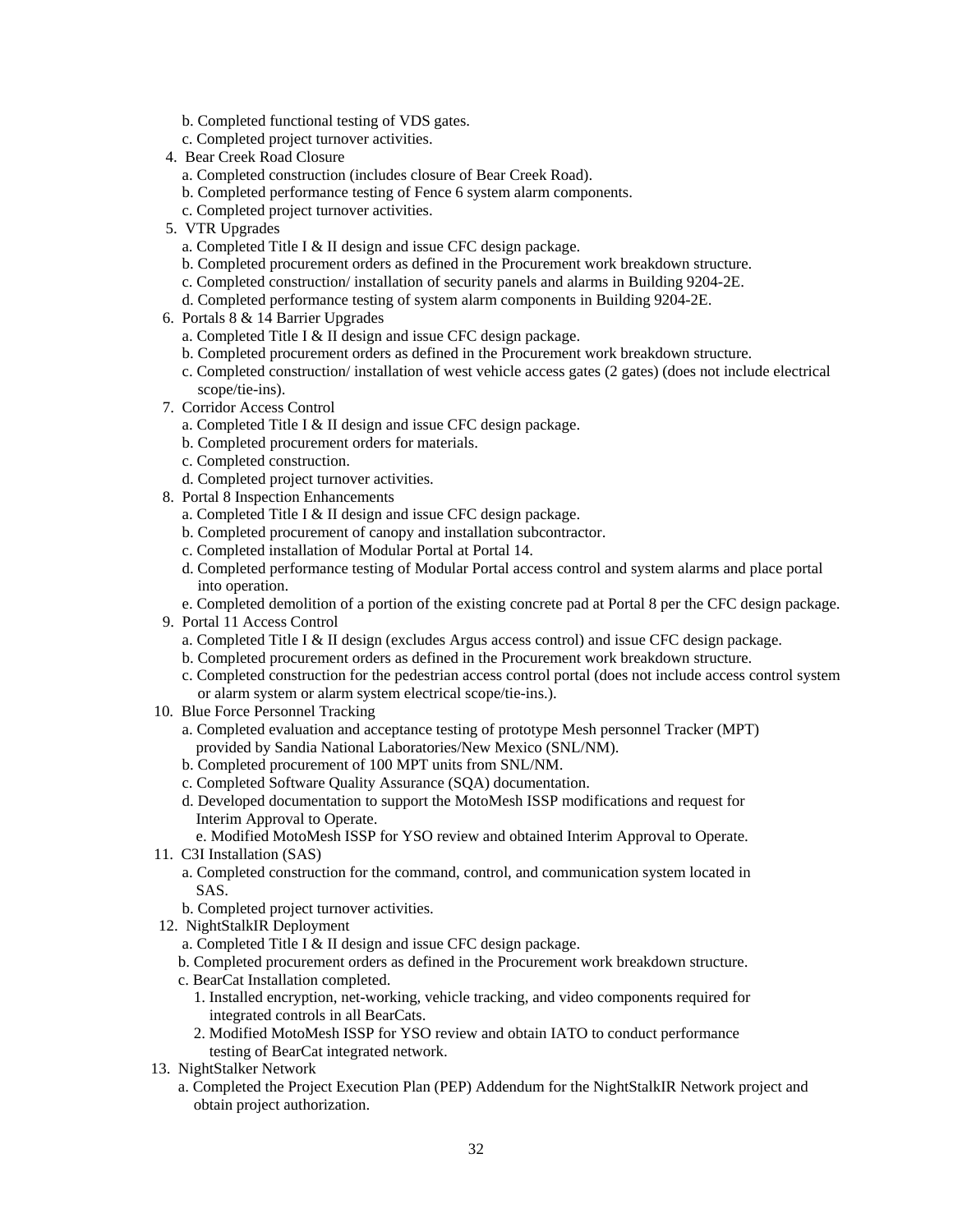- 14. "H" Road GSP Barrier
	- a. Submitted the "H" Road GSP Barrier Project Execution Plan (PEP) Addendum.
	- b. Completed the System Requirements Document.
	- c. Completed the Title I design package for the "H" Road GSP Barrier.
- 15. Entry Equipment
	- a. Completed the Project Execution Plan (PEP) Addendum for the Entry Equipment project and obtain project authorization.
- **F. 9212 Facility Improvements** (LGEA repairs, Steam Station 400 and 129, SF-142, SF-508, and SF-114) All planned improvements were completed satisfactorily and ahead of schedule. Steam Station 400 was the last improvement executed and was completed in August.
- **G. Facility System Diagram Development** (2E Electrical drawing tags/model, 2E steam and HVAC drawings/tags, 9996 electrical tags/model, 9215 electrical drawings/tags/model) - Over 100 drawings were generated or revised. This included electrical tag information for over 1200 component identifiers which were created and are now loaded as functional locations in SAP. HVAC and steam drawings are also nearly complete for 9215 (scheduled completion is early October). With the exception of 9998 in the 9215 complex, this effort constitutes a complete infrastructure technical baseline for EU facilities.

9204-2E completed a significant milestone to better document the technical basis for HVAC, Steam, Kathabar, and Electrical Distribution systems. After nearly two years of field effort, 52 drawings were created for these systems to show the system layout of approximately 1,500 components. As part of the configuration managed technical basis, these drawings will be maintained to reflect the current system configuration from this point forward. This represents the first time since their original construction that these infrastructure systems have had technical baselines.

- **H. Equipment Reliability Program** (Pilot program for PPtf, HEUMF, and 9204-2E to include three infrastructure systems and single point failure production equipment.) - Training has been completed for facility personnel on how to indicate breakdown information for High and Medium risk equipment. All A&B equipment is now flagged in SAP for B2E, PPtF and HEUMF (Production and Facility Equipment). There are 3158 Functional Locations and 434 Equipment Numbers in the A or B category (High or Medium Risk respectively), or 3592 total.
- **I. Energy Reduction Initiatives for Enduring Facilities** All performance measures were met on schedule for this PBI. Recommended fee was awarded.
- **J. HVAC Improvements in BOP Facilities** A Preventative Maintenance (PM) Program for HVAC systems in Buildings 9737, 9115, 9116, and 9710-3 was developed and implemented. The PM program includes inspection/replacement filter schedules, semi-annual PM schedules, annual PM schedules, equipment lists, and detailed work instructions.

## **III. Institutional Management and Business**

- **A. Complementary Work for Others** Receive a total of \$34 million in new Budget Authority for Complementary Work for Others mission areas by September 30, 2011. The base incentive was met.
- **B. Equivalent Test Spheres** Complete the fabrication and ship six spheres by July 31, 2011. All of the components associated with the six radiological signature training devices (four enriched uranium and two depleted uranium) were shipped on July 28, 2011.
- **C. Modernization East End Parking "East End Parking Phase 2"** Construct parking for a minimum 250 additional spaces by July 28, 2011. Complete. Parking spaces (293) were added at 9235-3 and the 9766 pad. In addition, the Central Portal Parking area and JCC North were reconfigured to add 40 and 24 parking spaces, respectively.

## **STRETCH PERFORMANCE BASED INCENTIVES**